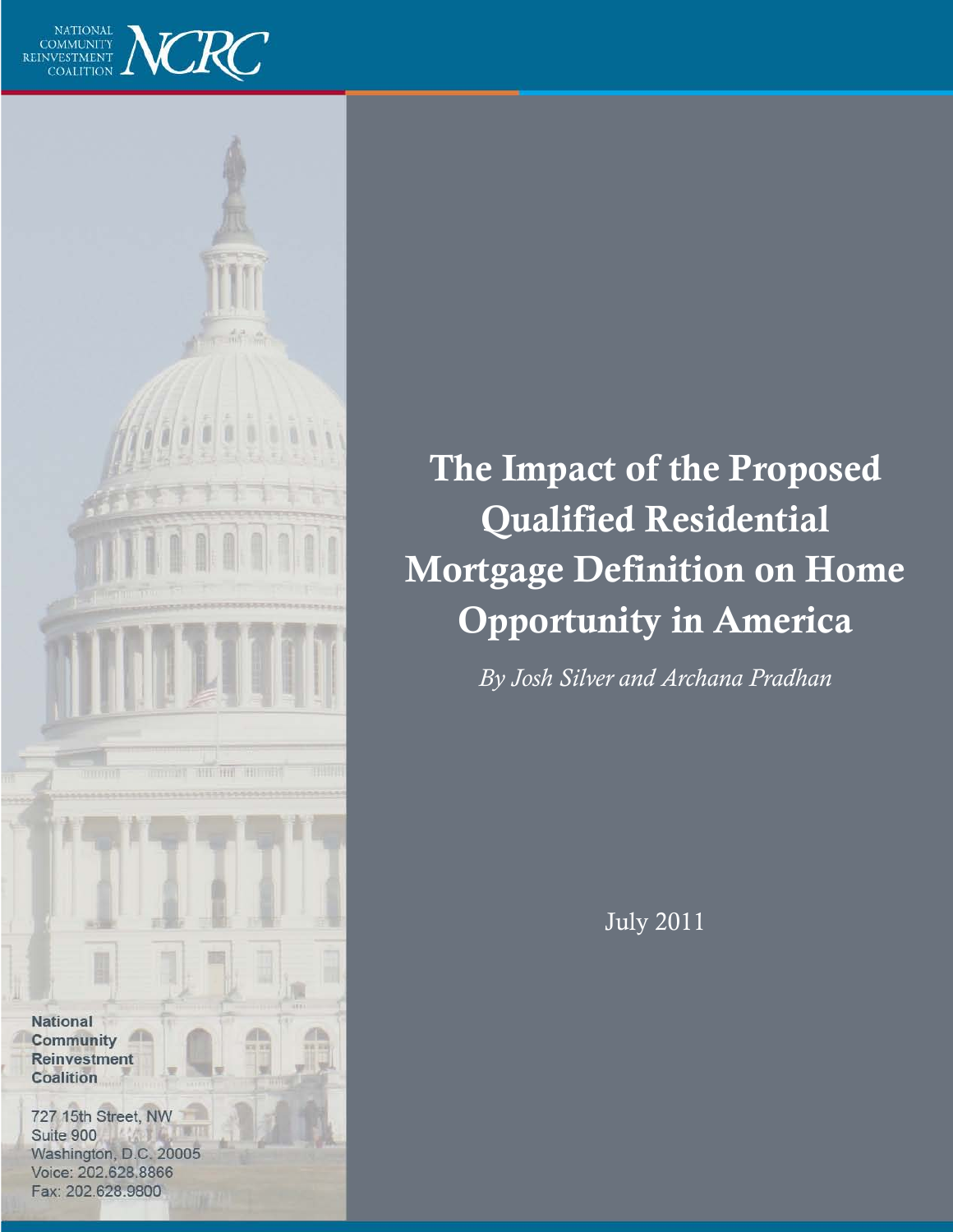

# The Impact of the Proposed Qualified Residential Mortgage Definition on Home Opportunity in America *By Josh Silver and Archana Pradhan*

#### Executive Summary

The Dodd-Frank Wall Street Reform and Consumer Protection Act of 2010 has a number of provisions to purge unfair, deceptive and irresponsible lending from the financial industry. One poorly understood portion of the law requires financial firms to retain 5 percent of the credit risk when they sell loans to securitizers or investors, retaining "skin in the game." This provision was intended to change the perverse dynamic witnessed during the subprime boom, when lenders made loans almost without regard to risk, since they intended to sell the loan to other market players. The proposed rule could have the unintended consequence of dramatically reducing the availability of mortgage credit to safe and sound borrowers.

The proposed Qualified Residential Mortgage (QRM) proposal would codify an unequal and separate lending system. The proposed rule would disproportionally exclude low- to middle-income borrowers, because of burdensome down payment and Debt-to-Income (DTI) requirements, even though these requirements do not significantly cut down on risk. The exclusions would also have the effect of dramatically reducing the opportunities for minorities to own homes since minorities, on average, have considerably less savings for down payments than whites.

Financial institutions will be exempt from the 5 percent requirement if they sell mortgages known as Qualified Residential Mortgages (QRMs) to investors. QRMs contain loan terms and conditions that the regulatory agencies have determined are less likely to end up in default. The regulatory agencies have appropriately specified a series of risky loan terms that cannot be in QRMs such as prepayment penalties and a lack documentation of borrower income. However, the agencies have proposed down payment requirements of up to 20 percent for QRMs that will effectively disqualify large numbers of moderate- and middle-income families from buying homes. Other underwriting requirements regarding debt-to-income ratios are also unduly restrictive and will shut out broad segments of the population.

Like the data analysis conducted by the regulatory agencies, this analysis finds that most mortgages would be not be classified as QRM mortgages under the proposed QRM definition. Examining private data covering 1.8 million loans made in 2006 and 2007, we found that only 6 percent of the loans would qualify as QRM.

This analysis also shows that the proposed QRM definition has a disparate impact by race, excluding a higher percentage of mortgages from the QRM definition in minority neighborhoods than in predominantly white neighborhoods. NCRC relaxes the QRM definition under four alternatives described below that involve decreasing the down requirement from 20 percent to 10 percent to 5 percent, and then 3 percent. We also relax the front-end ratio (or the ratio of monthly housing payment to income) from 28 to 33 percent. Finally, in the most relaxed alternative, NCRC also changes the credit score threshold from 690 to 620. NCRC finds that racial disparities under the relaxed QRM definitions are significantly reduced but not eliminated. The persistence of these disparities, even under a relaxed QRM definition, suggests that the agencies must undertake the utmost care in designing a QRM proposal that minimizes disparities.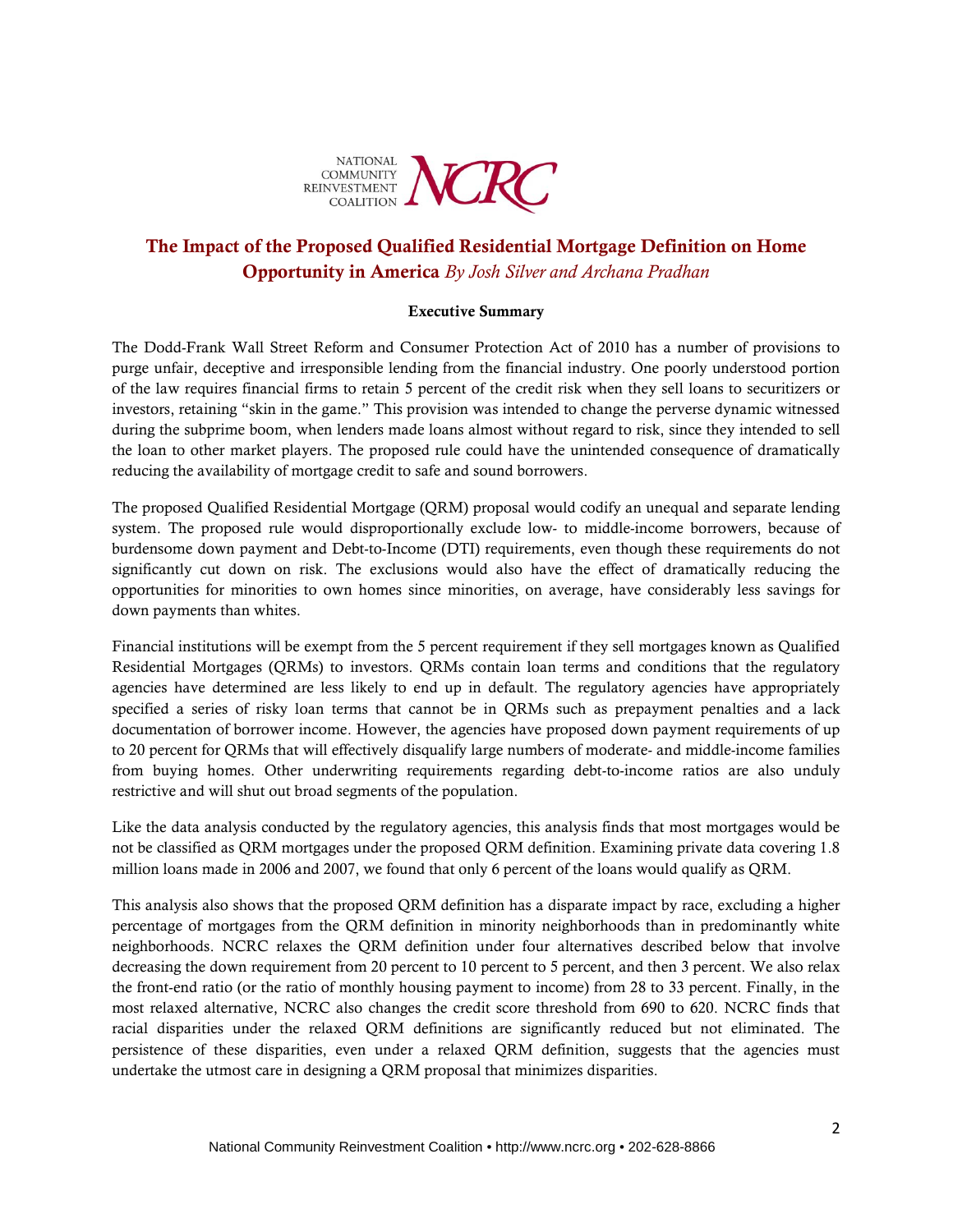This analysis also reveals that foreclosure rates do not differ substantially between the proposed QRM definition and the alternative definitions. In 2006, for example, QRM loans had a foreclosure rate of .14 percent, but when relaxing the QRM definition and allowing down payments as low as 3 percent, the foreclosure rate only inches up to .24 percent.

Under the Fair Housing Act (FHA) and the Equal Credit Opportunity Act (ECOA), racial disparities in lending can only be justified by a business necessity. The NCRC analysis finds that the proposed QRM definition creates racial disparities that are not justified by business necessity, especially since the restrictions do no significantly reduce risk. The proposed QRM definition enshrines in law a separate and unequal standard that is inconsistent with fair lending laws.

The years in the NCRC analysis were among the worst years in terms of lending standards. The finding that foreclosure rates do not differ significantly when relaxing the QRM definition during the worst years implies that relaxing the QRM definition in years in which prudent practices were more prevalent would have even less impact on the foreclosure rates. The NCRC analysis is not intended to imply that NCRC favors any of the alternative QRM definitions tested, but to suggest that the agencies should evaluate their proposal with regard to its fair lending impact, and that insignificant differences in risk should disqualify restrictions that cut off the opportunity to access home financing.

# NCRC QRM and Fair Lending Analysis

### *Description of LPS Database*

NCRC used Lender Processing Services (LPS) data for this analysis of the impact of the proposed QRM rule. The LPS data is compiled from mortgage servicing firms that collect mortgage payments for U.S. investors and lenders. As of December 2008, a total of sixteen firms, including nine of the top ten servicers, provided data to LPS. A loan stays in the LPS data set until it completes a real-estate-owned (REO) process or is repaid. The data provides information about the terms of the loan at origination, property value, borrower credit score, and the loan's performance over time—information that is not available in the Home Mortgage Disclosure Act (HMDA) data set. Unlike HMDA data, however, LPS does not have borrower demographic information but does have the zip codes for the loans. We were able to determine the minority composition of the zip codes for the analysis below. NCRC does not use HMDA data for this analysis because a key objective was to assess the foreclosure rates of various definitions of loans. We are comparing the LPS data to HMDA so the reader knows why our analysis is looking at neighborhoods, not individual borrowers.

### *Structure of Tables and Charts*

Tables 1 through 6 show the impact of the proposed QRM rule on the number and percentages of mortgages qualifying as QRM. We also assess the impacts of four alternatives to QRM. The legend immediately below describes the alternatives and how QRM down payment, loan-to-value ratios, and front-end DTI were relaxed (we only had information for the front-end or housing payment to monthly income in the LPS database). Table 7 is a more detailed legend and describes specifications for the QRM and the alternatives. Table 8 compares the LPS sample to HMDA for 2006 and 2007; LPS does not capture the all of the institutions that report HMDA data, meaning that LPS has a smaller number of loans. Tables 9 through 26 repeat this analysis for home purchase, rate- and term-refinance loans, and cash-out refinance loans for 2006 and 2007.

Note: Loans in foreclosure process ('presale' or 'post-sale') or is already a real estate owned (REO) property are considered to be in foreclosure in this study. We looked at loans originated in 2007 and 2006 separately and looked at their performance through 2008.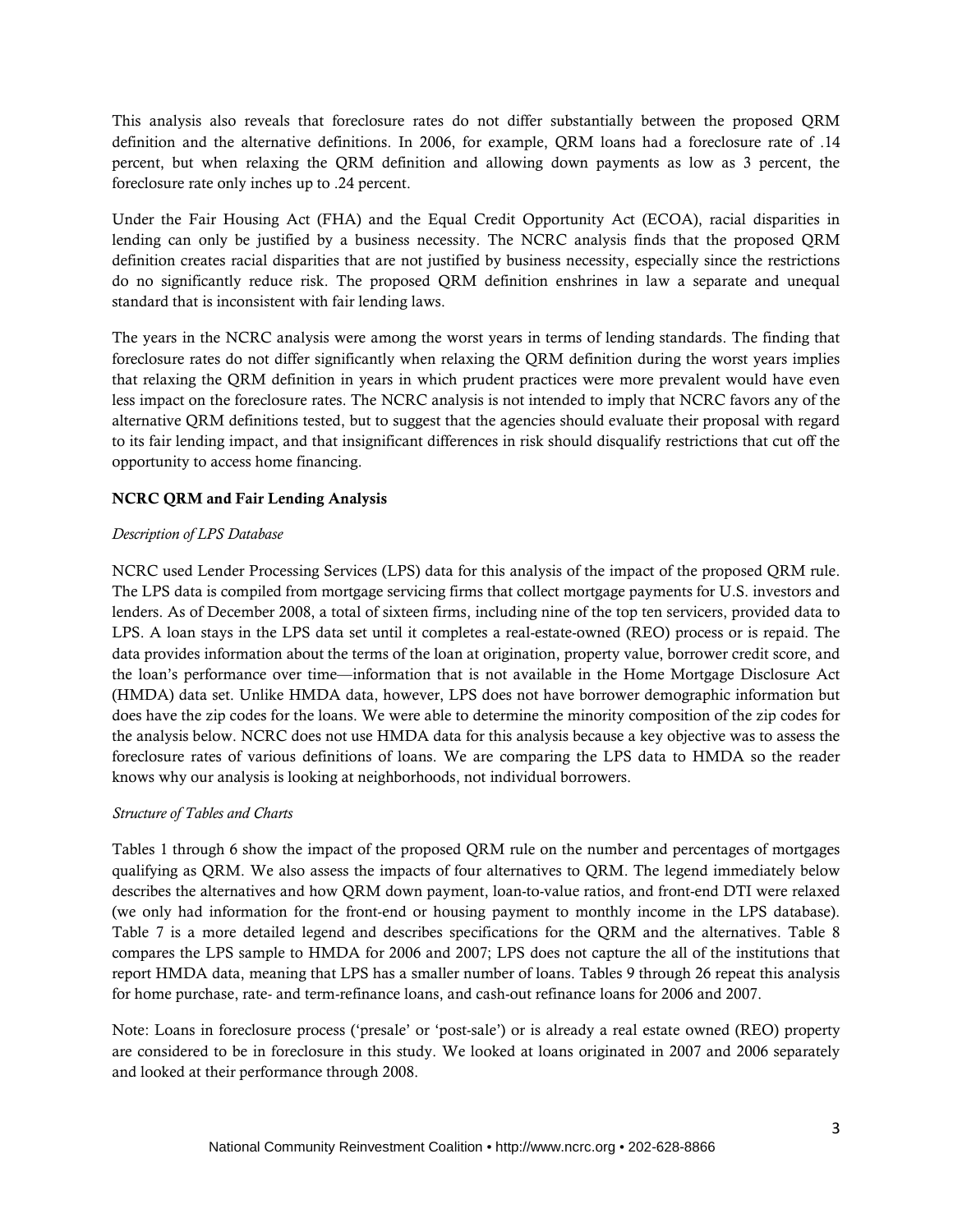#### NCRC Analysis

To assess the fair lending impacts of the QRM proposal, NCRC used data from Lender Processing Services (LPS) to calculate the percentage of loans originated in 2006 and 2007 that would qualify as QRM loans (Table 7 shows the specifications used in the data analysis). In 2006, Table 1 and Chart 1 below reveal that only 3.5 percent of the loans in the LPS sample qualified for QRM in Hispanic neighborhoods and only 3.9 percent of the loans qualified as QRM loans in African-American neighborhoods (a neighborhood is classified Hispanic and African-American when more than 50 percent of the residents are of that ethnicity or race).<sup>[1](#page-3-0)</sup> In contrast, 7 percent of the loans in the LPS sample are QRM qualified loans in white neighborhoods (more than 80 percent of the residents are white). In 2007, the racial and ethnic disparities remain with just over 3 percent of the loans in Hispanic and African-American neighborhoods qualifying at QRM and 6.4 percent qualifying as QRM in white neighborhoods according to Table 4 and Chart 3. NCRC's analysis also shows a similar disparity by race and ethnicity of neighborhood when examining home purchase, rate- and termrefinance lending, and cash-out refinance lending (see Tables 9 through 26).

The disparities diminish but remain even when relaxing the QRM requirements. NCRC tested four alternative QRM definitions. As show in the legend below and Table 7, 10% DP is the regulator's proposed alternative, requiring 10 percent down payment for home purchase loans, 10 percent for rate- and term-refinance loans, and 25 percent down for cash-out refinance lending. In addition, the front-end ratio is relaxed and raised to 33 percent of monthly income. 5% DP allows a down payment of 5 percent for all the home purchase and refinance loans while 3% DP allows a down payment of 3 percent. Finally, "620" allows a down payment of 3 percent and lowers the FICO score from 690 (used by the regulators) to 620 (620 to 660 most likely includes the upper range of subprime borrowers or A- subprime borrowers as well as FHA borrowers).

# **Legend for the tables:[2](#page-3-1)**

**LPS Sample:** Owner occupied single family loans for home purchase and refinance from LPS datasets

**QRM:** Subset of LPS Sample satisfying proposed QRM requirements

**10% Down Payment (DP):** Subset of LPS Sample satisfying regulators' proposed alternative QRM requirements including 90% LTV for purchase

**5% Down Payment (DP):** Subset of LPS Sample satisfying proposed QRM requirements except for LTV and DTI. LTV for purchase, rate/term refinance, and cash-out refinance <=95% and front end DTI<=33%

**3% Down Payment (DP):** Subset of LPS Sample satisfying QRM proposal except for LTV and DTI. LTV for purchase, rate/term refinance, and cash-out refinance <=97% and front end DTI<=33%

<span id="page-3-0"></span> $1$  The smallest geographical unit in the LPS dataset is a zip code. Zip codes are considered neighborhoods in this paper.

<span id="page-3-1"></span> $2^{2}$  For details please look Table 7 in page 7 of this report.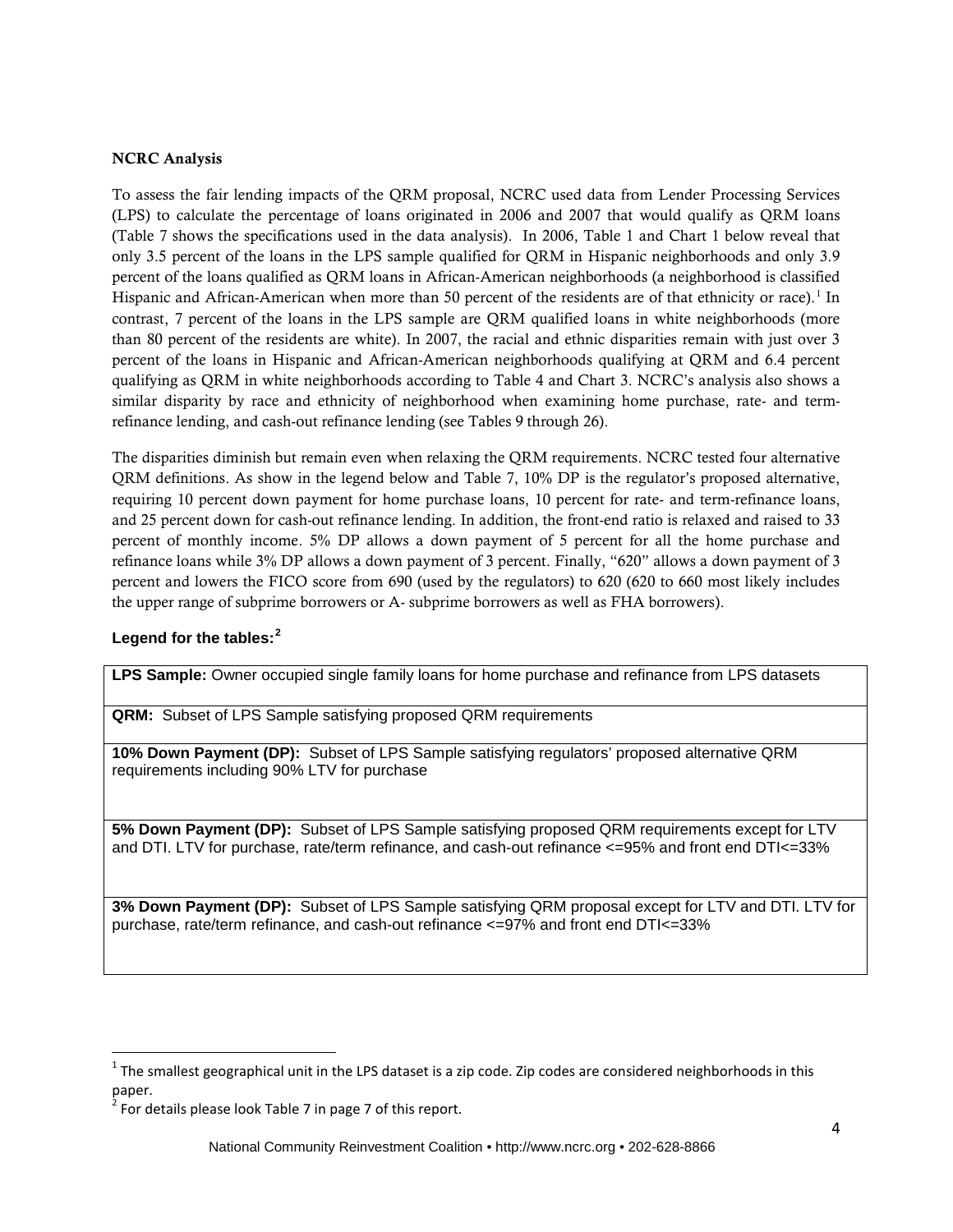**620:** Subset of LPS Sample satisfying QRM proposal except for LTV, DTI, and credit score. LTV for purchase, rate/term refinance, and cash-out refinance <=97%, front end DTI<=33%, and credit score>=620

The 10% DP and 5% and 3% DP approximately double the number of loans that qualify as QRM for African-American, Hispanic, and white neighborhoods. These alternatives qualify more borrowers for QRM loans but do not appreciably lessen the racial or ethnic disparities. For example, in 2006 under10% DP, about 6 percent of the loans and 6.5 percent of the loans in Hispanic and African-American neighborhoods, respectively, qualify as QRM loans while 11.2 percent of the loans in white neighborhoods qualify as QRM loans (see Table 1). In contrast, under"620", eleven percent and 15 percent of the loans in Hispanic and African-American neighborhoods, respectively, qualify as QRM while 17.6 percent of the loans in white neighborhoods qualify as QRM.

As shown in Table 2, under the original QRM proposal, the percentage of loans qualifying as QRM loans in Hispanic and African-American neighborhoods was about half the percentage of loans qualifying as QRM loans in white neighborhoods during 2006. In contrast, under "620", the portion of loans qualifying as QRM in Hispanic neighborhoods was about 62 percent of the portion of loans in white neighborhoods. In African-American neighborhoods, the portion of loans qualifying as QRM loans grew to about 86 percent of the portion of loans in White neighborhoods. While not eliminating racial and ethnic disparities, "620" narrows the disparities to the greatest extent.

Like 2006, the data for 2007 reveal that the percentage of loans qualifying as QRM increases in the alternative QRM definitions and is the greatest for "620". The percentage of loans in the LPS sample qualifying as QRM was about 3.2 percent and 3.1 percent in Hispanic and African-American neighborhoods, respectively. In contrast, 6.4 percent of the loans in white neighborhoods qualified as QRM loans. Under "620", 10.1 percent, 13 percent, and 17 percent of the loans in African-American, Hispanic, and white neighborhoods, respectively, qualified as QRM loans (see Table 4). Furthermore, racial and ethnic disparities were narrowed by the greatest extent under"620". For example, when using the regulators' QRM definition, the portion of loans in African-American neighborhoods that were QRM was about half that of white neighborhoods. Under"620", the portion of loans in African-American neighborhoods that qualified as QRM was 77 percent of the portion of loans in white neighborhoods (see Table 5).

The NCRC analysis also reveals that foreclosure rates decrease significantly when comparing all loans within the LPS sample to the QRM loans and each of the three other alternatives.<sup>[3](#page-4-0)</sup> Importantly, foreclosure rates are not significantly different among QRM and each of the other alternatives. In 2006, the entire LPS loan sample exhibited a foreclosure rate of 2.3 percent which decreases to .14 percent under the proposed regulatory definition of QRM. The rate increases modestly to .19 percent, .26 percent, .26 percent, and .52 percent under 10% DP, 5% DP, 3% DP, and "620," respectively. For Hispanic neighborhoods, the rate was 4.6 percent in the LPS sample, .2 percent under the proposed QRM definition, .38 percent under 10% DP and .79 percent under "620" (see Table 3 and Chart 2).

In 2007, the foreclosure rates are likewise substantially lower in QRM and any of the QRM alternatives than in the LPS loan sample. For example, in African-American neighborhoods, the foreclosure rate declines from about 5 percent in the LPS sample to .63 percent for the 10% DP loans to 1.3 percent for "620" loans. For

<span id="page-4-0"></span><sup>&</sup>lt;sup>3</sup> Loans in foreclosure process ('presale' or 'post-sale') or is already a real estate owned (REO) property are considered to be in foreclosure. NCRC analyzed loans originated in 2007 and 2006 separately and looked at their performance through 2008.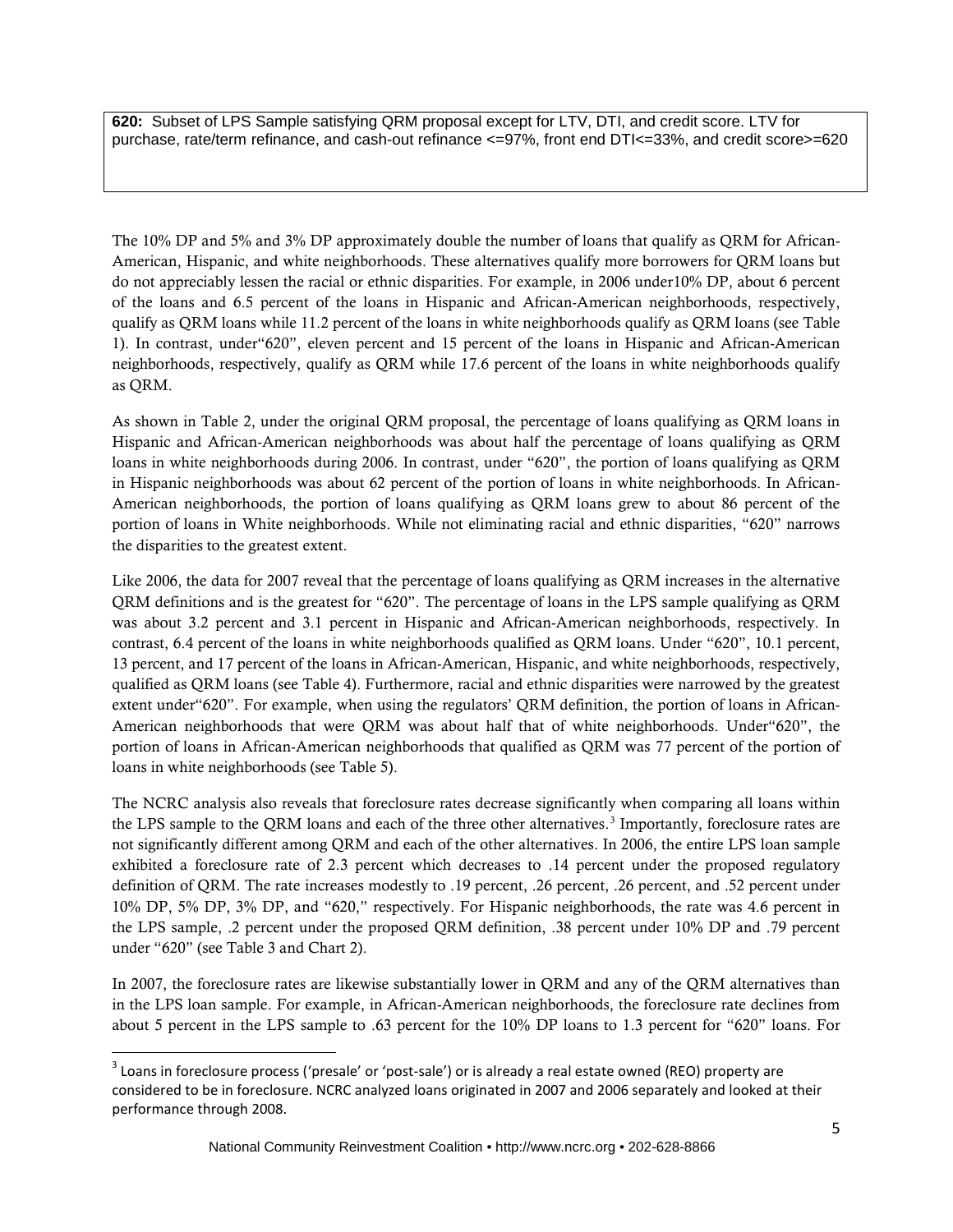Hispanic neighborhoods, the foreclosure rates are 4.4 percent in the full LPS sample, .27 percent for 10% DP loans to .89 percent for "620" loans. For all neighborhoods, the foreclosure rate declines from 2 percent for the LPS full sample loans to .4 percent for "620"loans (see Table 6 and Chart 4).

The foreclosure rate differences do not appear to justify the restrictive QRM definition. Under the Equal Credit Opportunity Act and the Fair Housing Act, a policy that produces a disparate impact by race, ethnicity, gender or other protected class's needs to be justified by business necessity, or it constitutes a violation. In this case, the LPS data suggests that while foreclosure rates are modestly higher under the alternatives to QRM, they are still manageable. NCRC's analysis selected the years of 2006 and 2007, which were peak years of the crisis and which therefore exhibited elevated foreclosure rates. Since the alternative QRM definitions significantly reduced foreclosure rates even during the worst years of underwriting, NCRC's analysis suggests that the agencies have considerable room to make the QRM definition less restrictive. Finally, this analysis does not imply that NCRC favors "620", which still appears to exclude too many loans, but indicates that QRM standards can be considerably less restrictive.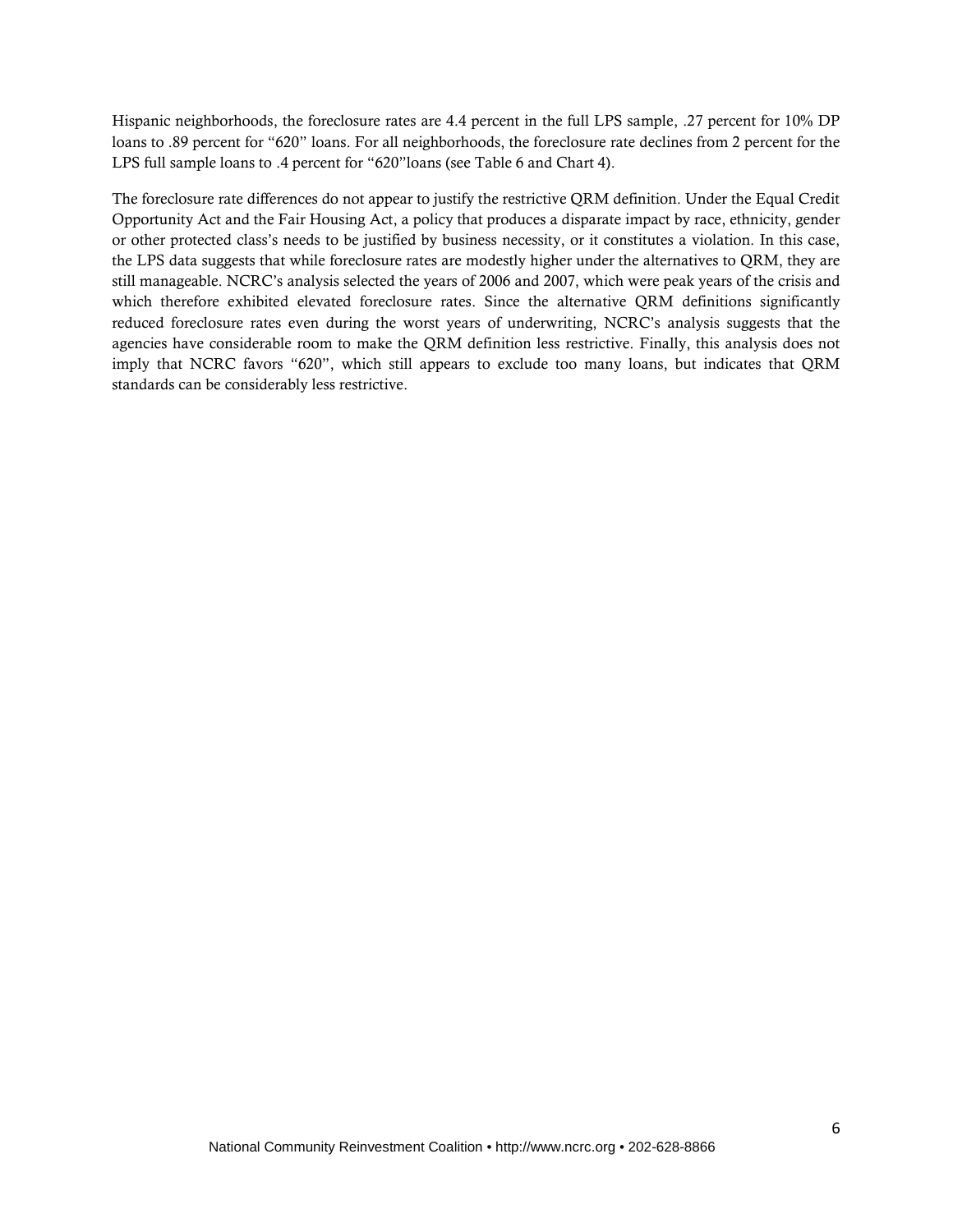| Table 1: Percentage Change - All loans Originated in 2006<br><b>By Race and Ethnicity of Neighborhood</b> |               |               |               |               |               |               |               |               |          |               |               |  |
|-----------------------------------------------------------------------------------------------------------|---------------|---------------|---------------|---------------|---------------|---------------|---------------|---------------|----------|---------------|---------------|--|
|                                                                                                           |               |               | <b>QRM</b>    | <b>10% DP</b> |               | <b>5% DP</b>  |               | <b>3% DP</b>  |          | 620           |               |  |
| <b>Race/Ethnicity of</b>                                                                                  | <b>LPS</b>    |               | % of LPS      |               | % of LPS      |               | % of LPS      |               | % of LPS |               | % of LPS      |  |
| <b>Neighborhood</b>                                                                                       | <b>Sample</b> | <b>Number</b> | <b>Sample</b> | <b>Number</b> | <b>Sample</b> | <b>Number</b> | <b>Sample</b> | <b>Number</b> | Sample   | <b>Number</b> | <b>Sample</b> |  |
| Hispanics >=50%                                                                                           | 43.138        | 1,511         | 3.50%         | 2,652         | 6.15%         | 2,968         | 6.88%         | 2,982         | 6.91%    | 4,703         | 10.90%        |  |
| <b>African Americans&gt;=50%</b>                                                                          | 30,196        | 1,183         | 3.92%         | 1,960         | 6.49%         | 2,431         | 8.05%         | 2,460         | 8.15%    | 4,548         | 15.06%        |  |
| Asians>=50%                                                                                               | 4,489         | 331           | 7.37%         | 524           | 11.67%        | 545           | 12.14%        | 546           | 12.16%   | 610           | 13.59%        |  |
| Whites>=80%                                                                                               | 451.894       | 31.977        | 7.08%         | 50.616        | 11.20%        | 58.979        | 13.05%        | 59.488        | 13.16%   | 79,428        | 17.58%        |  |
| All                                                                                                       | 891,922       | 54,377        | 6.10%         | 87,054        | 9.76%         | 100.291       | 11.24%        | 101.020       | 11.33%   | 138,192       | 15.49%        |  |

| Table 2: Racial Disparity Ratio of Percentage of QRM & Alternative QRM Loans - All loans Originated in 2006 |            |               |              |              |      |  |  |  |  |  |  |
|-------------------------------------------------------------------------------------------------------------|------------|---------------|--------------|--------------|------|--|--|--|--|--|--|
| (Ratio of that Race/Ethnicity of Neighborhood by to Whites>=80%)                                            |            |               |              |              |      |  |  |  |  |  |  |
| <b>Race/Ethnicity of Neighborhood</b>                                                                       | <b>ORM</b> | <b>10% DP</b> | <b>5% DP</b> | <b>3% DP</b> | 620  |  |  |  |  |  |  |
| Hispanics >=50%                                                                                             | 0.49       | 0.55          | 0.53         | 0.53         | 0.62 |  |  |  |  |  |  |
| <b>African Americans&gt;=50%</b>                                                                            | 0.55       | 0.58          | 0.62         | 0.62         | 0.86 |  |  |  |  |  |  |
| Asians $> = 50\%$                                                                                           | 1.04       | 1.04          | 0.93         | 0.92         | 0.77 |  |  |  |  |  |  |
| Whites>=80%                                                                                                 | 1.00       | 1.00          | 1.00         | 1.00         | 1.00 |  |  |  |  |  |  |
| All                                                                                                         | 0.86       | 0.87          | 0.86         | 0.86         | 0.88 |  |  |  |  |  |  |

| Table 3: Foreclosure Rate Comparison - All loans Originated in 2006<br>By Race and Ethnicity of Neighborhood |                   |            |               |              |              |       |  |  |  |  |  |
|--------------------------------------------------------------------------------------------------------------|-------------------|------------|---------------|--------------|--------------|-------|--|--|--|--|--|
| <b>Race/Ethnicity of</b>                                                                                     |                   |            |               |              |              |       |  |  |  |  |  |
| <b>Neighborhood</b>                                                                                          | <b>LPS Sample</b> | <b>QRM</b> | <b>10% DP</b> | <b>5% DP</b> | <b>3% DP</b> | 620   |  |  |  |  |  |
| Hispanics >=50%                                                                                              | 4.61%             | 0.20%      | 0.38%         | 0.44%        | 0.44%        | 0.79% |  |  |  |  |  |
| <b>African Americans&gt;=50%</b>                                                                             | 3.40%             | 0.34%      | 0.56%         | $0.90\%$     | 0.89%        | 1.30% |  |  |  |  |  |
| Asians $>=50\%$                                                                                              | 1.40%             | $0.00\%$   | $0.00\%$      | $0.00\%$     | $0.00\%$     | 0.16% |  |  |  |  |  |
| Whites>=80%                                                                                                  | 1.66%             | 0.10%      | 0.17%         | 0.21%        | 0.22%        | 0.45% |  |  |  |  |  |
| All                                                                                                          | 2.26%             | 0.14%      | 0.19%         | 0.26%        | 0.26%        | 0.52% |  |  |  |  |  |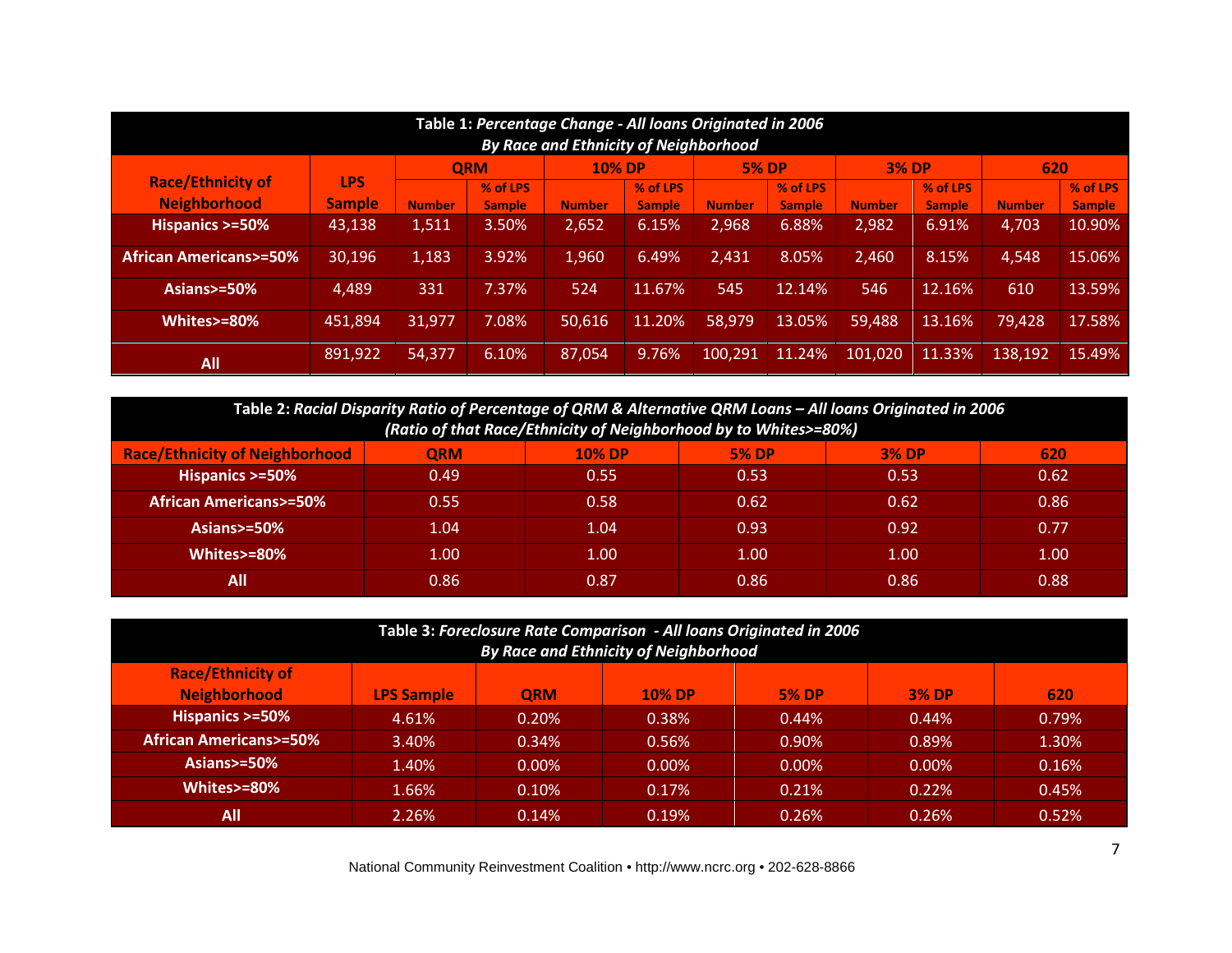| Table 4: Percentage Change - All loans Originated in 2007<br><b>By Race and Ethnicity of Neighborhood</b> |               |               |               |               |               |               |               |               |               |               |               |  |
|-----------------------------------------------------------------------------------------------------------|---------------|---------------|---------------|---------------|---------------|---------------|---------------|---------------|---------------|---------------|---------------|--|
|                                                                                                           |               |               | <b>ORM</b>    | <b>10% DP</b> |               | <b>5% DP</b>  |               | <b>3% DP</b>  |               | 620           |               |  |
| <b>Race/Ethnicity of</b>                                                                                  | <b>LPS</b>    |               | % of LPS      |               | % of LPS      |               | % of LPS      |               | % of LPS      |               | % of LPS      |  |
| <b>Neighborhood</b>                                                                                       | <b>Sample</b> | <b>Number</b> | <b>Sample</b> | <b>Number</b> | <b>Sample</b> | <b>Number</b> | <b>Sample</b> | <b>Number</b> | <b>Sample</b> | <b>Number</b> | <b>Sample</b> |  |
| Hispanics >=50%                                                                                           | 40,349        | 1,275         | 3.16%         | 2,252         | 5.58%         | 2,625         | 6.51%         | 2,639         | 6.54%         | 4,055         | 10.05%        |  |
| <b>African Americans&gt;=50%</b>                                                                          | 35,350        | 1,086         | 3.07%         | 1,907         | 5.39%         | 2,473         | 7.00%         | 2,502         | 7.08%         | 4,583         | 12.96%        |  |
| Asians $>=50\%$                                                                                           | 4,667         | 356           | 7.63%         | 590           | 12.64%        | 608           | 13.03%        | 608           | 13.03%        | 669           | 14.33%        |  |
| Whites>=80%                                                                                               | 476,868       | 30,676        | 6.43%         | 50,526        | 10.60%        | 61,003        | 12.79%        | 61,632        | 12.92%        | 80,736        | 16.93%        |  |
| All                                                                                                       | 914,494       | 51,669        | 5.65%         | 86,124        | 9.42%         | 102,663       | 11.23%        | 103,618       | 11.33%        | 138,421       | 15.14%        |  |

| Table 5: Racial Disparity Ratio of Percentage of QRM & Alternative QRM Loans - All loans Originated in 2007<br>(Ratio of that Race/Ethnicity of Neighborhood by to Whites>=80%) |            |               |              |              |      |  |  |  |  |  |  |
|---------------------------------------------------------------------------------------------------------------------------------------------------------------------------------|------------|---------------|--------------|--------------|------|--|--|--|--|--|--|
| <b>Race/Ethnicity of Neighborhood</b>                                                                                                                                           | <b>QRM</b> | <b>10% DP</b> | <b>5% DP</b> | <b>3% DP</b> | 620  |  |  |  |  |  |  |
| Hispanics >=50%                                                                                                                                                                 | 0.49       | 0.53          | 0.51         | 0.51         | 0.59 |  |  |  |  |  |  |
| <b>African Americans&gt;=50%</b>                                                                                                                                                | 0.48       | 0.51          | 0.55         | 0.55         | 0.77 |  |  |  |  |  |  |
| Asians $> = 50\%$                                                                                                                                                               | 1.19       | 1.19          | 1.02         | 1.01         | 0.85 |  |  |  |  |  |  |
| Whites>=80%                                                                                                                                                                     | 1.00       | 1.00          | 1.00         | 1.00         | 1.00 |  |  |  |  |  |  |
| All                                                                                                                                                                             | 0.88       | 0.89          | 0.88         | 0.88         | 0.89 |  |  |  |  |  |  |

| Table 6: Foreclosure Rate Comparison - All loans Originated in 2007<br><b>By Race and Ethnicity of Neighborhood</b> |                                                                                         |          |          |          |          |          |  |  |  |  |  |  |
|---------------------------------------------------------------------------------------------------------------------|-----------------------------------------------------------------------------------------|----------|----------|----------|----------|----------|--|--|--|--|--|--|
| <b>Race/Ethnicity of Neighborhood</b>                                                                               | <b>LPS Sample</b><br>620<br><b>3% DP</b><br><b>QRM</b><br><b>10% DP</b><br><b>5% DP</b> |          |          |          |          |          |  |  |  |  |  |  |
| Hispanics >=50%                                                                                                     | 4.38%                                                                                   | 0.24%    | 0.27%    | 0.42%    | 0.42%    | 0.89%    |  |  |  |  |  |  |
| <b>African Americans&gt;=50%</b>                                                                                    | 4.95%                                                                                   | 0.46%    | 0.63%    | 0.81%    | 0.84%    | 1.33%    |  |  |  |  |  |  |
| Asians $> = 50\%$                                                                                                   | $0.86\%$                                                                                | $0.00\%$ | $0.00\%$ | $0.00\%$ | $0.00\%$ | $0.00\%$ |  |  |  |  |  |  |
| Whites>=80%                                                                                                         | 1.38%                                                                                   | $0.07\%$ | 0.10%    | 0.14%    | 0.15%    | 0.34%    |  |  |  |  |  |  |
| All                                                                                                                 | 1.98%                                                                                   | $0.09\%$ | 0.12%    | 0.17%    | 0.17%    | 0.40%    |  |  |  |  |  |  |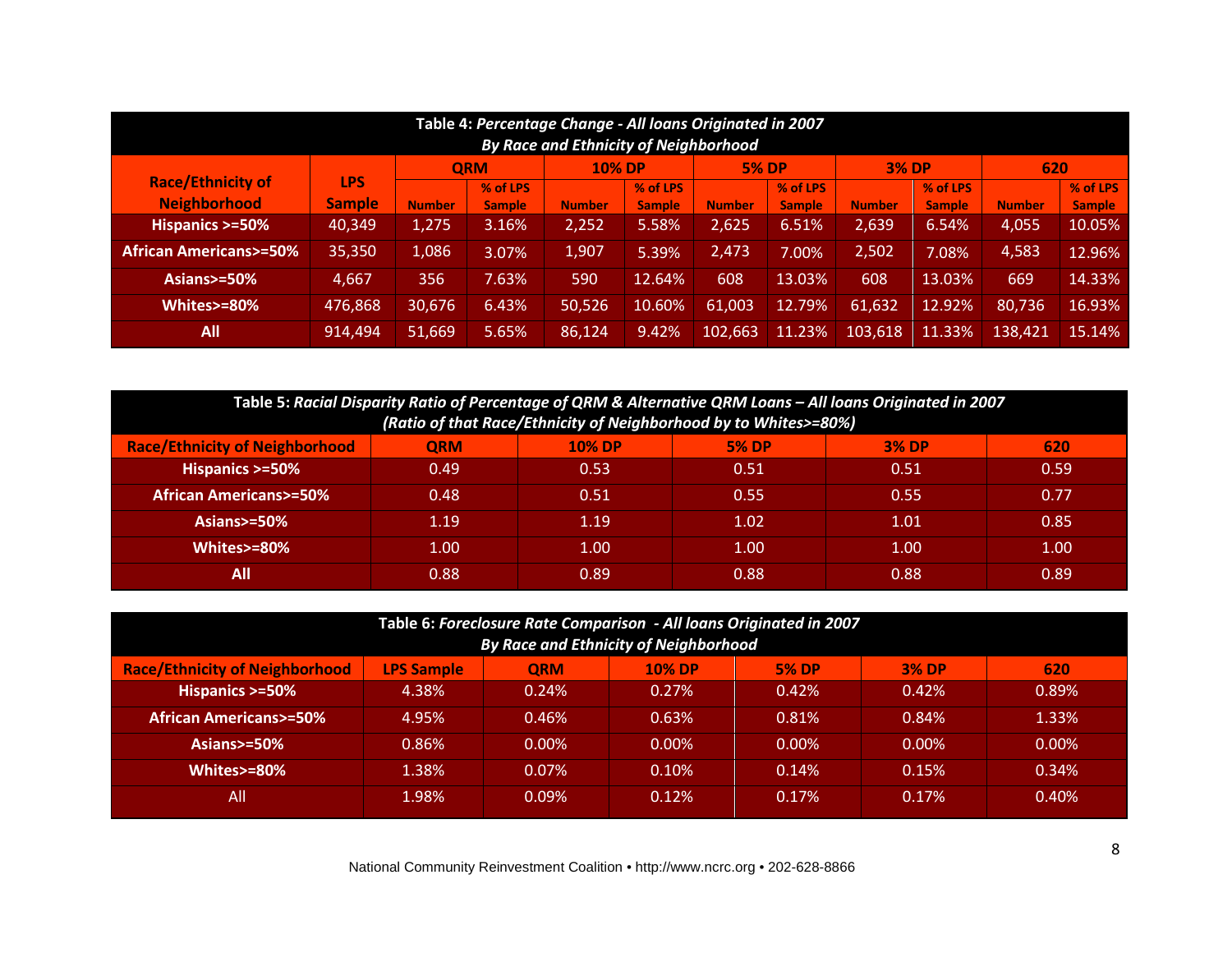

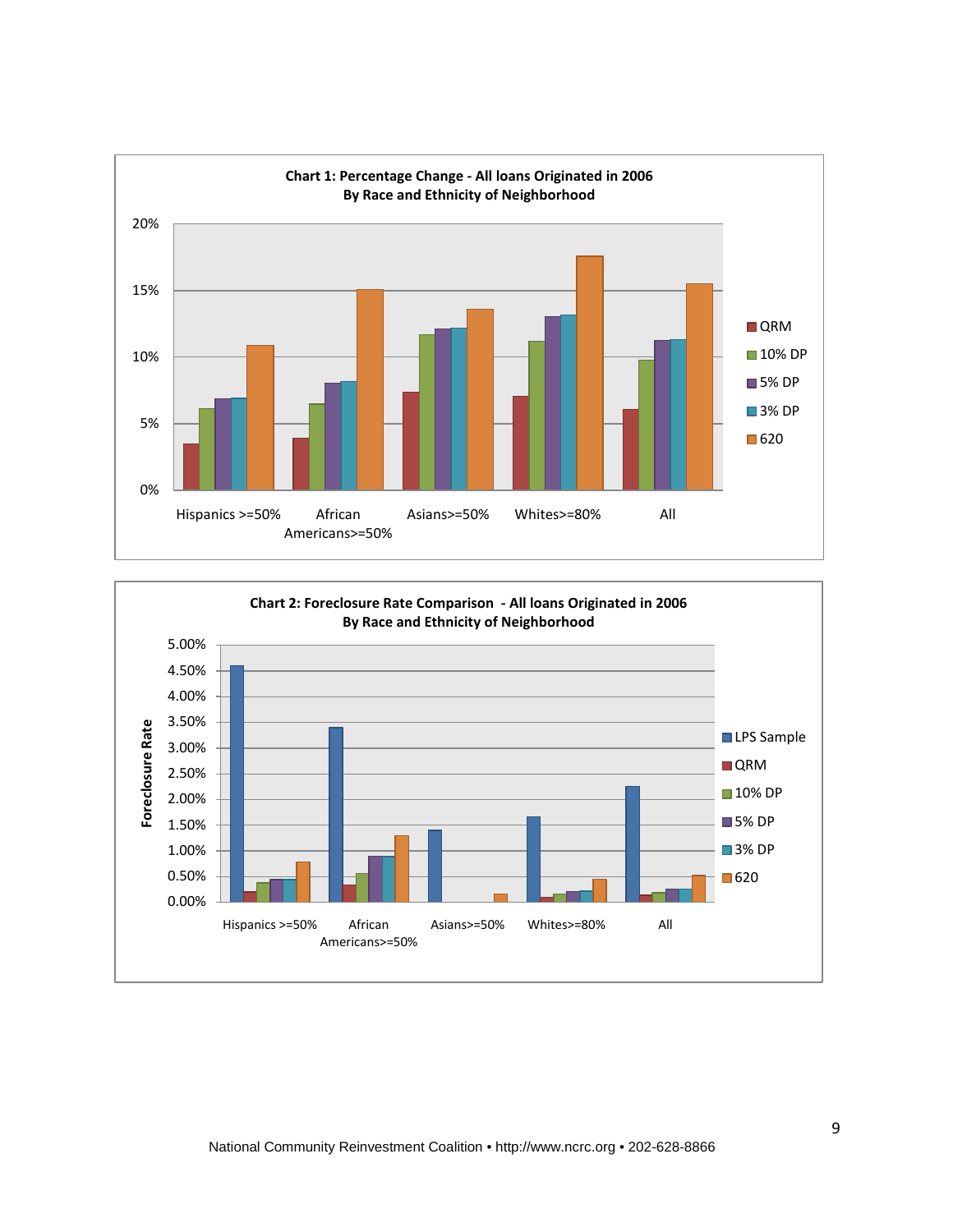

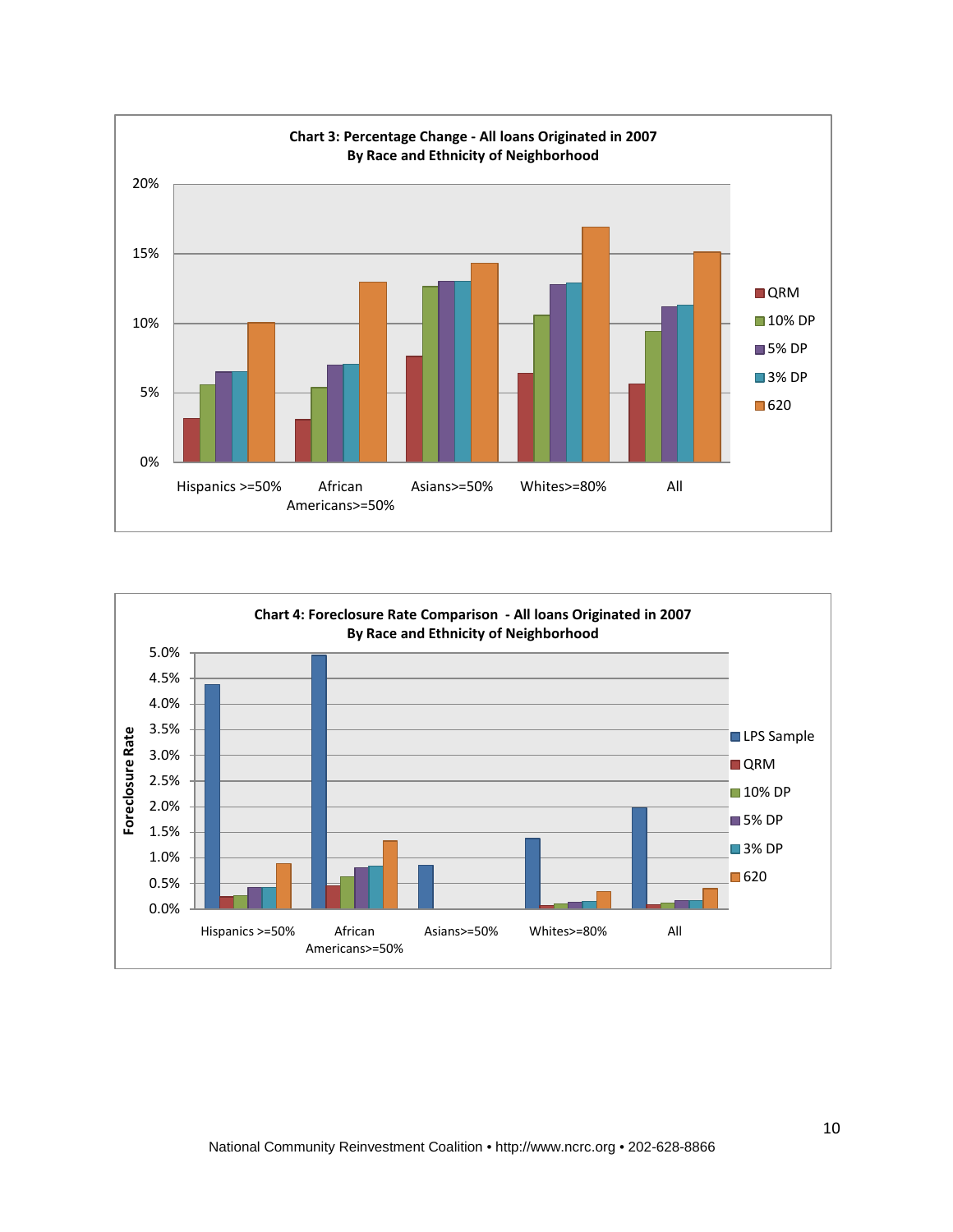|                              | <b>LPS Sample</b>                                                 | <b>QRM</b>                                | <b>10% DP</b>                        | <b>5% DP</b>       | <b>3% DP</b> | 620          |
|------------------------------|-------------------------------------------------------------------|-------------------------------------------|--------------------------------------|--------------------|--------------|--------------|
| <b>Variables</b>             |                                                                   |                                           |                                      |                    |              |              |
| <b>Occupancy</b>             | Primary (Owner-occupied)                                          |                                           |                                      |                    |              |              |
|                              | Single Family Residence,                                          |                                           |                                      |                    |              |              |
|                              | Condo or Town House,                                              |                                           |                                      |                    |              |              |
| <b>Property Type</b>         | and Hi-rise Condo                                                 |                                           |                                      |                    |              |              |
| <b>Product Type</b>          | Conventional                                                      |                                           |                                      |                    |              |              |
|                              | FNMA, FHLMC, Private Securitized,                                 |                                           |                                      |                    |              |              |
| <b>Investor</b>              | Local Housing Authority, Portfolio,<br>and Federal Home Loan Bank |                                           | <b>Same as LPS Sample</b>            |                    |              |              |
|                              | <b>Home Purchase</b>                                              |                                           |                                      |                    |              |              |
|                              | Refinance                                                         |                                           |                                      |                    |              |              |
| <b>Loan Purpose</b>          | <b>Cash-out Refinance</b>                                         |                                           |                                      |                    |              |              |
|                              | First Mortgage,                                                   |                                           |                                      |                    |              |              |
|                              | (Excluded Grade "B" or "C" First                                  |                                           |                                      |                    |              |              |
| <b>Mortgage Type</b>         | Mortgages)                                                        |                                           |                                      |                    |              |              |
| <b>Document Type</b>         |                                                                   | Full                                      |                                      |                    |              |              |
| <b>Original Term</b>         |                                                                   | <= 30 years                               |                                      |                    |              |              |
| <b>Interest only</b>         |                                                                   | <b>No</b>                                 |                                      |                    |              |              |
| <b>ARM Negative</b>          |                                                                   |                                           |                                      |                    |              |              |
| <b>Amortization</b>          |                                                                   | <b>No</b>                                 |                                      |                    |              |              |
| <b>Balloon Payment</b>       |                                                                   | <b>No</b>                                 |                                      |                    |              |              |
| <b>Pre-payment penalty</b>   |                                                                   | <b>No</b>                                 |                                      |                    |              |              |
|                              |                                                                   | Interest type=Fixed or ARMS               |                                      | <b>Same as QRM</b> |              |              |
|                              |                                                                   | If ARMS,<br>ARM Periodic Rate Cap <= 2, & |                                      |                    |              |              |
| <b>Interest type</b>         |                                                                   | ARM Lifetime Rate Cap <= 6                |                                      |                    |              |              |
| <b>Original Credit Score</b> |                                                                   | $>= 690$                                  | $>= 690$                             | $>= 690$           | $>= 690$     | $>= 620$     |
| <b>DTI (FrontEndDTI)</b>     |                                                                   | $<=28%$                                   | $<=33\%$                             | $<=33%$            | $<=33%$      | $<=33%$      |
|                              |                                                                   | For purchase mortgage                     | For purchase mortgage                |                    |              |              |
|                              |                                                                   | transactions:                             | transactions:                        | For all loan       | For all loan | For all loan |
|                              |                                                                   | $LTV < = 80$                              | $LTV < = 90$                         | purpose:           | purpose:     | purpose:     |
|                              |                                                                   | For Refinance loans:<br>$LTV \le 75$      | For Refinance loans:<br>$LTV < = 90$ | $LTV < = 95$       | $LTV < = 97$ | $LTV < = 97$ |
| <b>Loan-to-Value Ratio</b>   |                                                                   | For Cash-out Refinance loans:             | For Cash-out Refinance loans:        |                    |              |              |
|                              |                                                                   | $LTV \leq 70$                             | $LTV < = 75$                         |                    |              |              |

# Table 7: Specifications summary for LPS, QRM and QRM alternatives samples: \*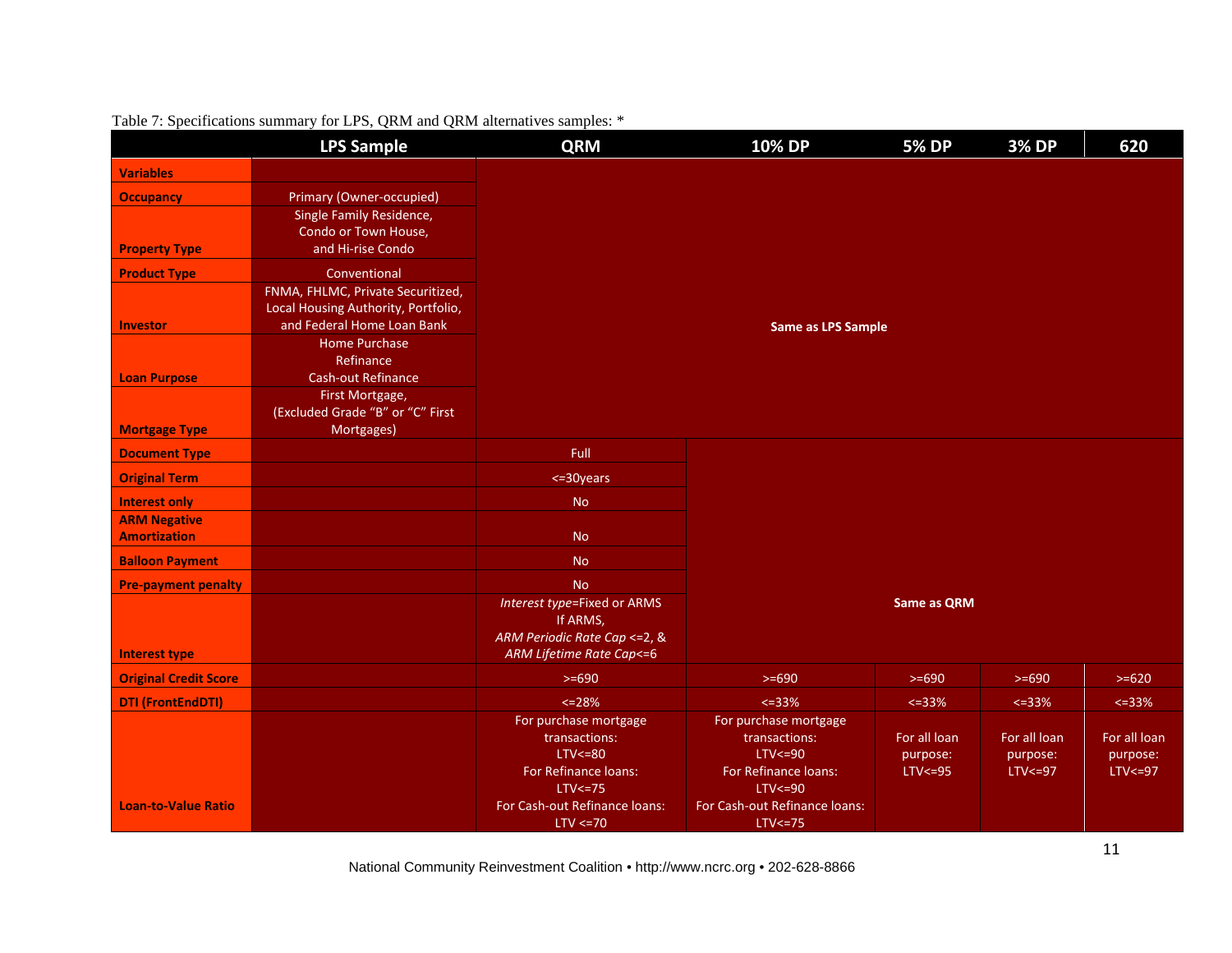<span id="page-11-1"></span><span id="page-11-0"></span>\*Note: Loan data were excluded in the analysis if information for one of the above variables was missing.

| Table 8: Number of LPS sample loans compared to HMDA loans |                                               |                             |                    |  |  |  |  |  |  |  |  |
|------------------------------------------------------------|-----------------------------------------------|-----------------------------|--------------------|--|--|--|--|--|--|--|--|
|                                                            | <b>Total Number of HMDA loans<sup>4</sup></b> | <b>Number of LPS sample</b> |                    |  |  |  |  |  |  |  |  |
| Year                                                       | <b>Prime</b>                                  | <b>Subprime</b>             | loans <sup>5</sup> |  |  |  |  |  |  |  |  |
| 2006                                                       | 5,875,867                                     | 2,310,391                   | 891,922            |  |  |  |  |  |  |  |  |
| 2007                                                       | 5,182,332                                     | 1,148,340                   | 914.494            |  |  |  |  |  |  |  |  |

ı

 $^4$  All first lien, owner-occupied single-family conventional loans for home purchase or refinancing.

<sup>5</sup> LPS sample excludes Grade "B" or "C" First Mortgages, but may still contain few subprime loans (A- grade), which is not clear in LPS data.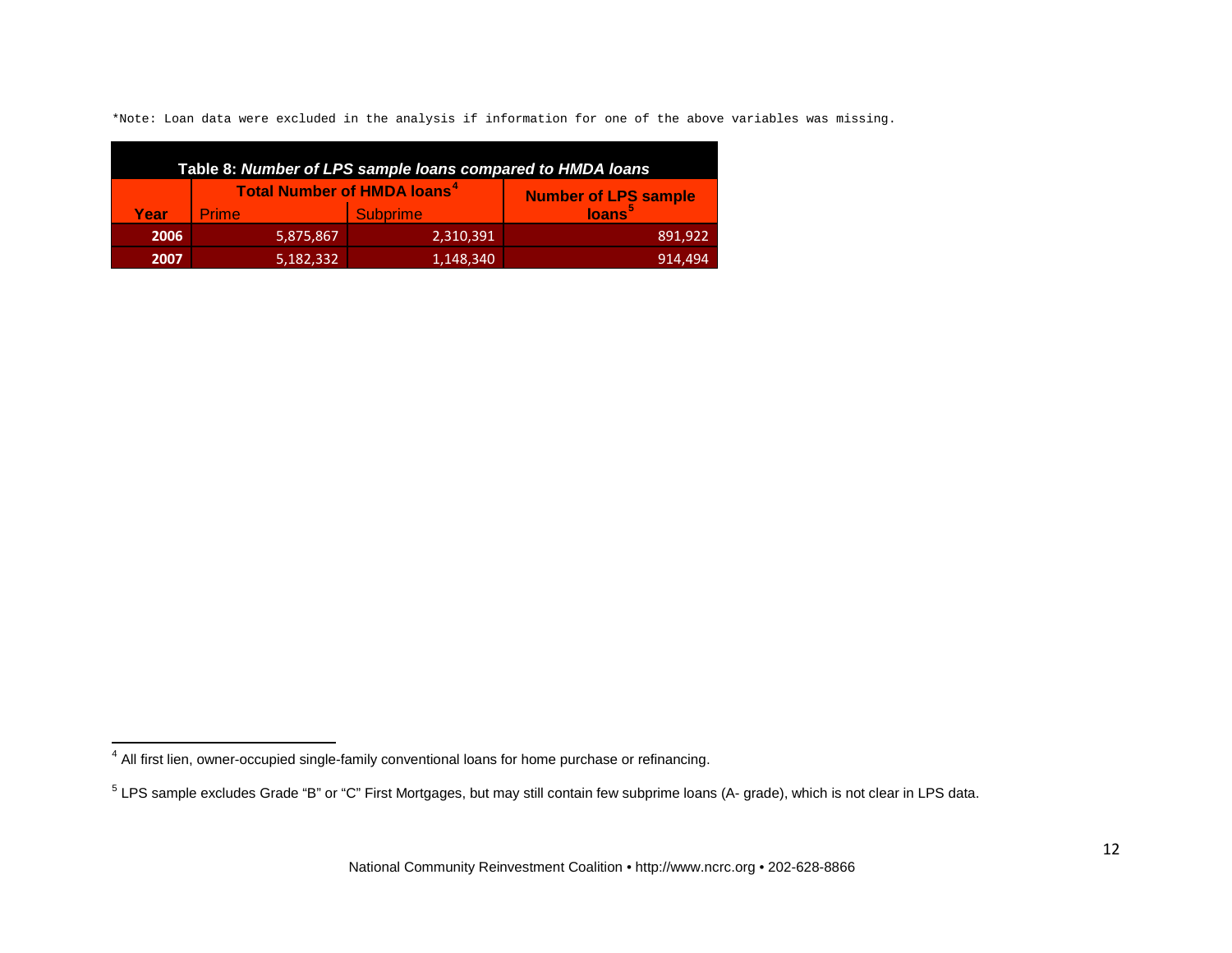| Table 9: Percentage Change - Loans Originated for Home Purchase in 2006<br><b>By Race and Ethnicity of Neighborhood</b> |               |               |               |               |               |               |               |               |               |               |               |  |
|-------------------------------------------------------------------------------------------------------------------------|---------------|---------------|---------------|---------------|---------------|---------------|---------------|---------------|---------------|---------------|---------------|--|
|                                                                                                                         |               |               | <b>ORM</b>    | <b>10% DP</b> |               | <b>5% DP</b>  |               | <b>3% DP</b>  |               | 620           |               |  |
| <b>Race/Ethnicity of</b>                                                                                                | <b>LPS</b>    |               | % of LPS      |               | % of LPS      |               | % of LPS      |               | % of LPS      |               | % of LPS      |  |
| <b>Neighborhood</b>                                                                                                     | <b>Sample</b> | <b>Number</b> | <b>Sample</b> | <b>Number</b> | <b>Sample</b> | <b>Number</b> | <b>Sample</b> | <b>Number</b> | <b>Sample</b> | <b>Number</b> | <b>Sample</b> |  |
| Hispanics >=50%                                                                                                         | 16,724        | 620           | 3.71%         | 1.072         | 6.41%         | 1.142         | 6.83%         | 1,156         | 6.91%         | 1,611         | 9.63%         |  |
| <b>African Americans&gt;=50%</b>                                                                                        | 13,635        | 640           | 4.69%         | 1,067         | 7.83%         | 1,163         | 8.53%         | 1,192         | 8.74%         | 1,702         | 12.48%        |  |
| Asians>=50%                                                                                                             | 1,735         | 82            | 4.73%         | 137           | 7.90%         | 140           | 8.07%         | 141           | 8.13%         | 150           | 8.65%         |  |
| Whites>=80%                                                                                                             | 258,550       | 21,161        | 8.18%         | 32,482        | 12.56%        | 33,993        | 13.15%        | 34,499        | 13.34%        | 41,815        | 16.17%        |  |
| <b>All</b>                                                                                                              | 475,531       | 33,336        | 7.01%         | 51,978        | 10.93%        | 54,390        | 11.44%        | 55,115        | 11.59%        | 67,599        | 14.22%        |  |

Home Purchase loans, Rate/Term Refinance loans and Cash-Out Refinance loans in 2006 (Table 9-17)

**Table 10:** *Racial Disparity Ratio of Percentage of QRM & Alternative QRM Loans – Home Purchase Loans in 2006 (Ratio of that Race/Ethnicity of Neighborhood by to Whites>=80%)*

| $\mu$ and $\sigma$ and there commently by the group of the commuters $\sigma$ being |            |               |              |              |      |  |  |  |  |  |  |  |
|-------------------------------------------------------------------------------------|------------|---------------|--------------|--------------|------|--|--|--|--|--|--|--|
| <b>Race/Ethnicity of Neighborhood</b>                                               | <b>QRM</b> | <b>10% DP</b> | <b>5% DP</b> | <b>3% DP</b> | 620  |  |  |  |  |  |  |  |
| Hispanics >=50%                                                                     | 0.45       | 0.51          | 0.52         | 0.52         | 0.60 |  |  |  |  |  |  |  |
| <b>African Americans&gt;=50%</b>                                                    | 0.57       | 0.62          | 0.65         | 0.66         | 0.77 |  |  |  |  |  |  |  |
| Asians $\ge$ =50%                                                                   | 0.58       | 0.63          | 0.61         | 0.61         | 0.53 |  |  |  |  |  |  |  |
| Whites>=80%                                                                         | 1.00       | 1.00          | 1.00         | 1.00         | 1.00 |  |  |  |  |  |  |  |
| All                                                                                 | 0.86       | 0.87          | 0.87         | 0.87         | 0.88 |  |  |  |  |  |  |  |

| Table 11: Foreclosure Rate Comparison - Loans Originated for Home Purchase in 2006<br><b>By Race and Ethnicity of Neighborhood</b> |                   |            |               |              |              |          |  |  |  |  |  |
|------------------------------------------------------------------------------------------------------------------------------------|-------------------|------------|---------------|--------------|--------------|----------|--|--|--|--|--|
| <b>Race/Ethnicity of</b><br><b>Neighborhood</b>                                                                                    | <b>LPS Sample</b> | <b>ORM</b> | <b>10% DP</b> | <b>5% DP</b> | <b>3% DP</b> | 620      |  |  |  |  |  |
| Hispanics >=50%                                                                                                                    | 7.26%             | 0.32%      | 0.75%         | 0.70%        | 0.69%        | 1.18%    |  |  |  |  |  |
| <b>African Americans&gt;=50%</b>                                                                                                   | 4.92%             | 0.63%      | 0.66%         | 1.03%        | 1.01%        | 1.76%    |  |  |  |  |  |
| Asians $>=50\%$                                                                                                                    | 2.07%             | $0.00\%$   | $0.00\%$      | $0.00\%$     | $0.00\%$     | $0.00\%$ |  |  |  |  |  |
| Whites>=80%                                                                                                                        | 1.60%             | 0.12%      | 0.18%         | 0.19%        | 0.19%        | 0.39%    |  |  |  |  |  |
| All                                                                                                                                | 2.45%             | 0.18%      | 0.22%         | 0.25%        | 0.26%        | 0.49%    |  |  |  |  |  |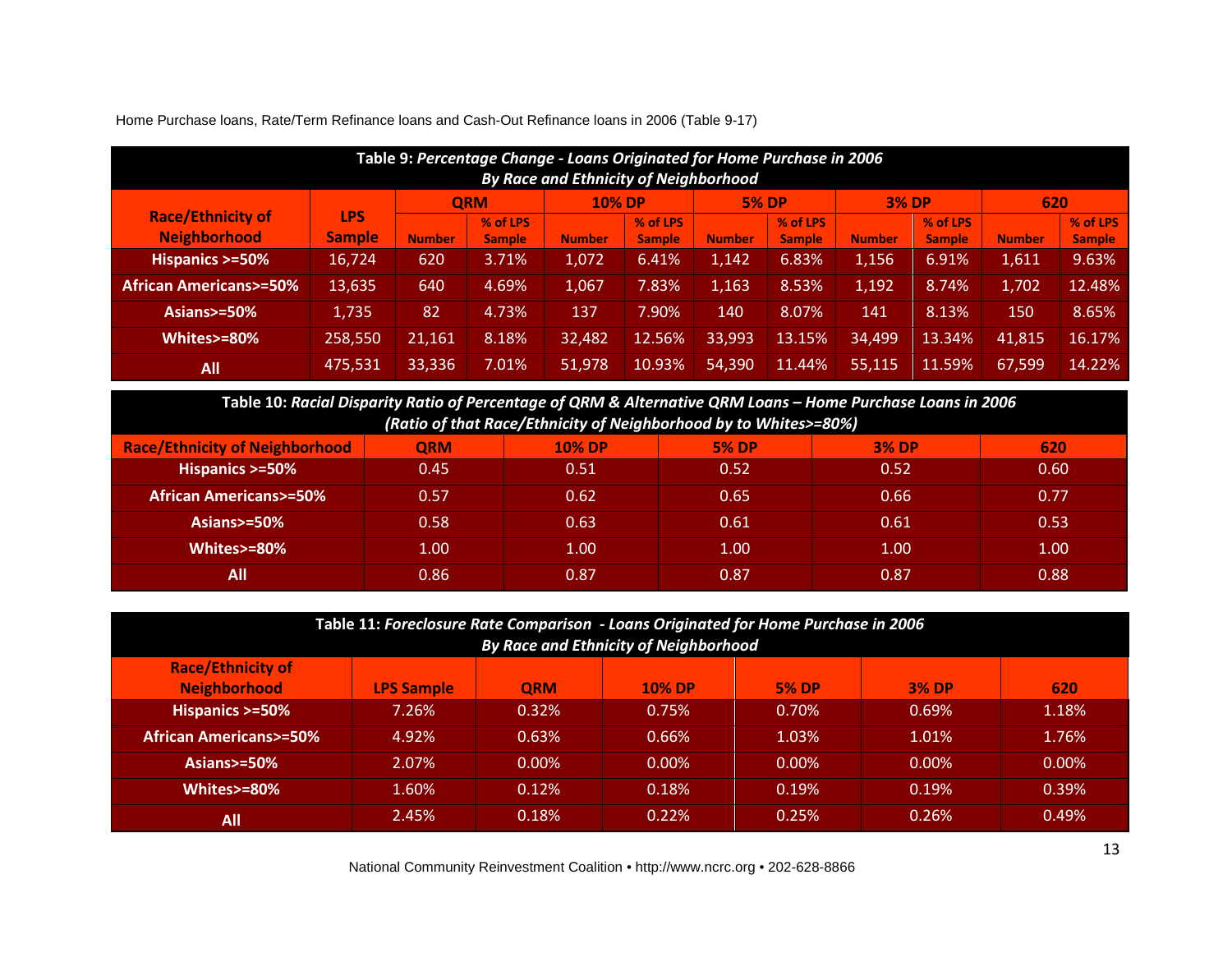| Table 12: Percentage Change - Loans Originated for Rate/Term Refinance in 2006<br><b>By Race and Ethnicity of Neighborhood</b> |               |                                                             |               |               |               |               |               |               |               |               |               |  |
|--------------------------------------------------------------------------------------------------------------------------------|---------------|-------------------------------------------------------------|---------------|---------------|---------------|---------------|---------------|---------------|---------------|---------------|---------------|--|
|                                                                                                                                |               | <b>5% DP</b><br><b>3% DP</b><br><b>10% DP</b><br><b>ORM</b> |               |               |               |               |               |               |               |               | 620           |  |
| <b>Race/Ethnicity of</b>                                                                                                       | <b>LPS</b>    |                                                             | % of LPS      |               | % of LPS      |               | % of LPS      |               | % of LPS      |               | % of LPS      |  |
| <b>Neighborhood</b>                                                                                                            | <b>Sample</b> | <b>Number</b>                                               | <b>Sample</b> | <b>Number</b> | <b>Sample</b> | <b>Number</b> | <b>Sample</b> | <b>Number</b> | <b>Sample</b> | <b>Number</b> | <b>Sample</b> |  |
| Hispanics >=50%                                                                                                                | 1,078         | 81                                                          | 7.51%         | 154           | 14.29%        | 159           | 14.75%        | 159           | 14.75%        | 239           | 22.17%        |  |
| <b>African Americans&gt;=50%</b>                                                                                               | 817           | 43                                                          | 5.26%         | 93            | 11.38%        | 97            | 11.87%        | 97            | 11.87%        | 190           | 23.26%        |  |
| Asians $>=50\%$                                                                                                                | 494           | 140                                                         | 28.34%        | 201           | 40.69%        | 201           | 40.69%        | 201           | 40.69%        | 218           | 44.13%        |  |
| Whites>=80%                                                                                                                    | 14,731        | 1,414                                                       | 9.60%         | 2,992         | 20.31%        | 3,038         | 20.62%        | 3,041         | 20.64%        | 4,001         | 27.16%        |  |
| All                                                                                                                            | 28,162        | 2,911                                                       | 10.34%        | 5,596         | 19.87%        | 5.670         | 20.13%        | 5,674         | 20.15%        | 7,369         | 26.17%        |  |

| Table 13: Racial Disparity Ratio of Percentage of QRM & Alternative QRM Loans - Rate/Term Refinance Loans in 2006<br>(Ratio of that Race/Ethnicity of Neighborhood by to Whites>=80%) |            |               |              |              |      |  |  |  |  |
|---------------------------------------------------------------------------------------------------------------------------------------------------------------------------------------|------------|---------------|--------------|--------------|------|--|--|--|--|
| <b>Race/Ethnicity of Neighborhood</b>                                                                                                                                                 | <b>QRM</b> | <b>10% DP</b> | <b>5% DP</b> | <b>3% DP</b> | 620  |  |  |  |  |
| Hispanics >=50%                                                                                                                                                                       | 0.78       | 0.70          | 0.72         | 0.71         | 0.82 |  |  |  |  |
| <b>African Americans&gt;=50%</b>                                                                                                                                                      | 0.55       | 0.56          | 0.58         | 0.58         | 0.86 |  |  |  |  |
| Asians $>=50\%$                                                                                                                                                                       | 2.95       | 2.00          | 1.97         | 1.97         | 1.62 |  |  |  |  |
| Whites>=80%                                                                                                                                                                           | 1.00       | 1.00          | 1.00         | 1.00         | 1.00 |  |  |  |  |
| All                                                                                                                                                                                   | 1.08       | 0.98          | 0.98         | 0.98         | 0.96 |  |  |  |  |

| Table 14: Foreclosure Rate Comparison -- Loans Originated for Rate/Term Refinance in 2006 |                   |            |               |              |              |          |  |  |  |  |
|-------------------------------------------------------------------------------------------|-------------------|------------|---------------|--------------|--------------|----------|--|--|--|--|
| <b>By Race and Ethnicity of Neighborhood</b>                                              |                   |            |               |              |              |          |  |  |  |  |
| <b>Race/Ethnicity of Neighborhood</b>                                                     | <b>LPS Sample</b> | <b>QRM</b> | <b>10% DP</b> | <b>5% DP</b> | <b>3% DP</b> | 620      |  |  |  |  |
| Hispanics >=50%                                                                           | 3.53%             | $0.00\%$   | 0.65%         | 0.63%        | 0.63%        | 0.42%    |  |  |  |  |
| <b>African Americans&gt;=50%</b>                                                          | 2.33%             | $0.00\%$   | 1.08%         | 1.03%        | 1.03%        | 0.53%    |  |  |  |  |
| Asians>=50%                                                                               | 0.61%             | $0.00\%$   | $0.00\%$      | $0.00\%$     | $0.00\%$     | $0.00\%$ |  |  |  |  |
| Whites>=80%                                                                               | 2.00%             | $0.00\%$   | $0.27\%$      | 0.26%        | 0.26%        | $0.60\%$ |  |  |  |  |
| All                                                                                       | 2.44%             | $0.00\%$   | 0.23%         | 0.26%        | 0.26%        | 0.60%    |  |  |  |  |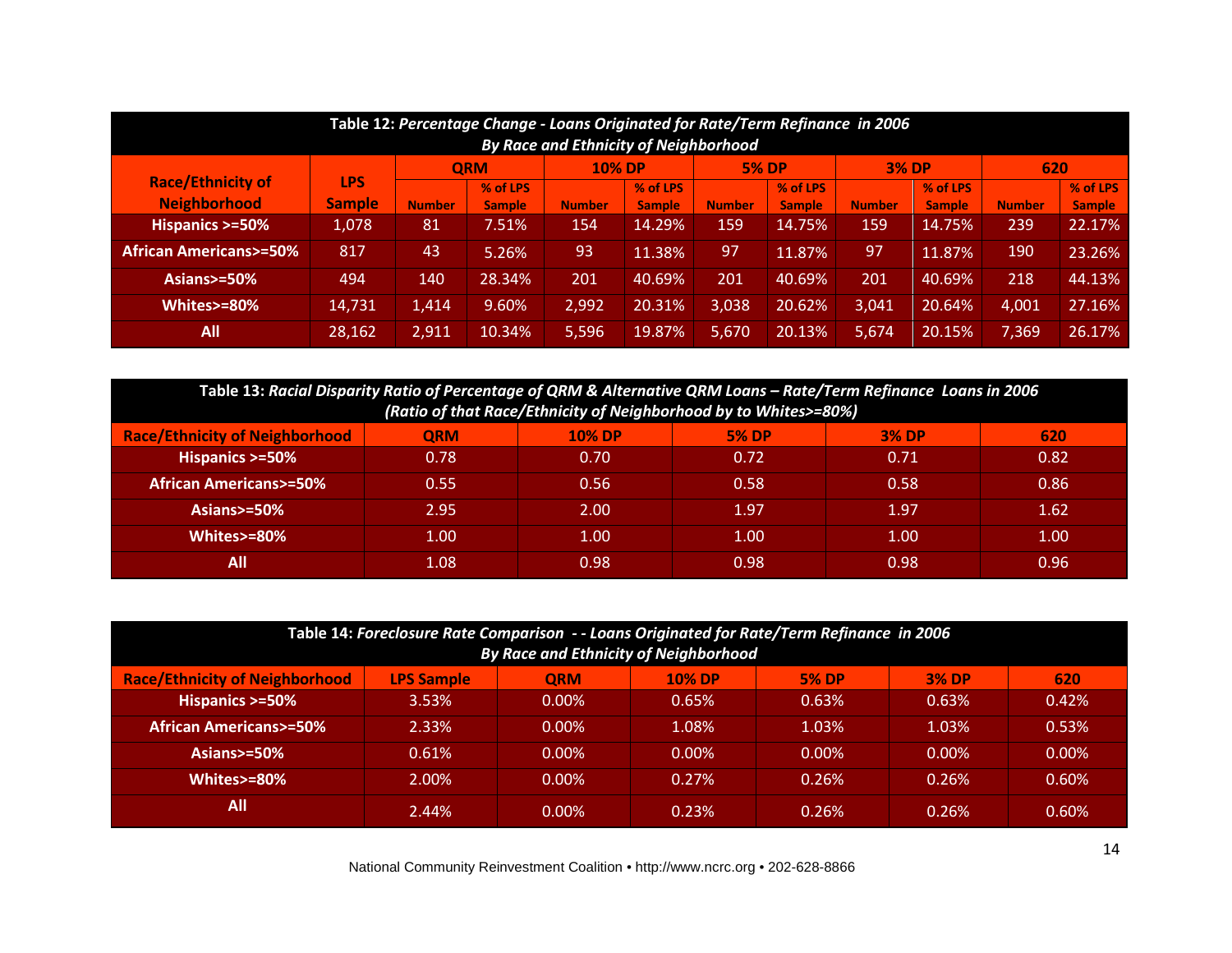| Table 15: Percentage Change - Loans Originated for Cash-Out Refinance in 2006<br><b>By Race and Ethnicity of Neighborhood</b> |               |               |               |               |               |               |               |               |               |               |               |
|-------------------------------------------------------------------------------------------------------------------------------|---------------|---------------|---------------|---------------|---------------|---------------|---------------|---------------|---------------|---------------|---------------|
|                                                                                                                               |               | <b>QRM</b>    |               |               | <b>10% DP</b> |               | <b>5% DP</b>  |               | <b>3% DP</b>  | 620           |               |
| <b>Race/Ethnicity of</b>                                                                                                      | <b>LPS</b>    |               | % of LPS      |               | % of LPS      |               | % of LPS      |               | % of LPS      |               | % of LPS      |
| <b>Neighborhood</b>                                                                                                           | <b>Sample</b> | <b>Number</b> | <b>Sample</b> | <b>Number</b> | <b>Sample</b> | <b>Number</b> | <b>Sample</b> | <b>Number</b> | <b>Sample</b> | <b>Number</b> | <b>Sample</b> |
| Hispanics >=50%                                                                                                               | 25,336        | 810           | 3.20%         | 1,426         | 5.63%         | 1,667         | 6.58%         | 1,667         | 6.58%         | 2,853         | 11.26%        |
| <b>African Americans&gt;=50%</b>                                                                                              | 15,744        | 500           | 3.18%         | 800           | 5.08%         | 1,171         | 7.44%         | 1,171         | 7.44%         | 2,656         | 16.87%        |
| Asians $>=50\%$                                                                                                               | 2.260         | 109           | 4.82%         | 186           | 8.23%         | 204           | 9.03%         | 204           | 9.03%         | 242           | 10.71%        |
| Whites>=80%                                                                                                                   | 178,613       | 9,402         | 5.26%         | 15,142        | 8.48%         | 21,948        | 12.29%        | 21,948        | 12.29%        | 33,612        | 18.82%        |
| All                                                                                                                           | 388.229       | 18,130        | 4.67%         | 29,480        | 7.59%         | 40,231        | 10.36%        | 40,231        | 10.36%        | 63,224        | 16.29%        |

| Table 16: Racial Disparity Ratio of Percentage of QRM & Alternative QRM Loans - Cash-Out Refinance Loans in 2006 |            |               |                   |              |      |  |  |  |  |  |
|------------------------------------------------------------------------------------------------------------------|------------|---------------|-------------------|--------------|------|--|--|--|--|--|
| (Ratio of that Race/Ethnicity of Neighborhood by to Whites>=80%)                                                 |            |               |                   |              |      |  |  |  |  |  |
| <b>Race/Ethnicity of Neighborhood</b>                                                                            | <b>ORM</b> | <b>10% DP</b> | <b>5% DP</b>      | <b>3% DP</b> | 620  |  |  |  |  |  |
| Hispanics >=50%                                                                                                  | 0.61       | 0.66          | 0.54              | 0.54         | 0.60 |  |  |  |  |  |
| <b>African Americans&gt;=50%</b>                                                                                 | 0.60       | 0.60          | 0.61              | 0.61         | 0.90 |  |  |  |  |  |
| Asians $>=50\%$                                                                                                  | 0.92       | 0.97          | 0.73              | 0.73         | 0.57 |  |  |  |  |  |
| Whites>=80%                                                                                                      | 1.00       | 1.00          | 1.00 <sub>1</sub> | 1.00         | 1.00 |  |  |  |  |  |
| All                                                                                                              | 0.89       | 0.90          | 0.84              | 0.84         | 0.87 |  |  |  |  |  |

| Table 17: Foreclosure Rate Comparison -- Loans Originated for Cash-Out Refinance in 2006 |                   |            |               |              |              |       |  |  |  |  |
|------------------------------------------------------------------------------------------|-------------------|------------|---------------|--------------|--------------|-------|--|--|--|--|
| <b>By Race and Ethnicity of Neighborhood</b>                                             |                   |            |               |              |              |       |  |  |  |  |
| <b>Race/Ethnicity of Neighborhood</b>                                                    | <b>LPS Sample</b> | <b>QRM</b> | <b>10% DP</b> | <b>5% DP</b> | <b>3% DP</b> | 620   |  |  |  |  |
| Hispanics >=50%                                                                          | 2.90%             | 0.12%      | $0.07\%$      | 0.24%        | 0.24%        | 0.60% |  |  |  |  |
| <b>African Americans&gt;=50%</b>                                                         | 2.13%             | $0.00\%$   | 0.38%         | $0.77\%$     | $0.77\%$     | 1.05% |  |  |  |  |
| Asians $> = 50\%$                                                                        | $1.06\%$          | $0.00\%$   | $0.00\%$      | $0.00\%$     | $0.00\%$     | 0.41% |  |  |  |  |
| Whites>=80%                                                                              | 1.73%             | $0.06\%$   | 0.14%         | 0.24%        | 0.24%        | 0.51% |  |  |  |  |
| All                                                                                      | 2.01%             | 0.09%      | 0.14%         | 0.26%        | 0.26%        | 0.53% |  |  |  |  |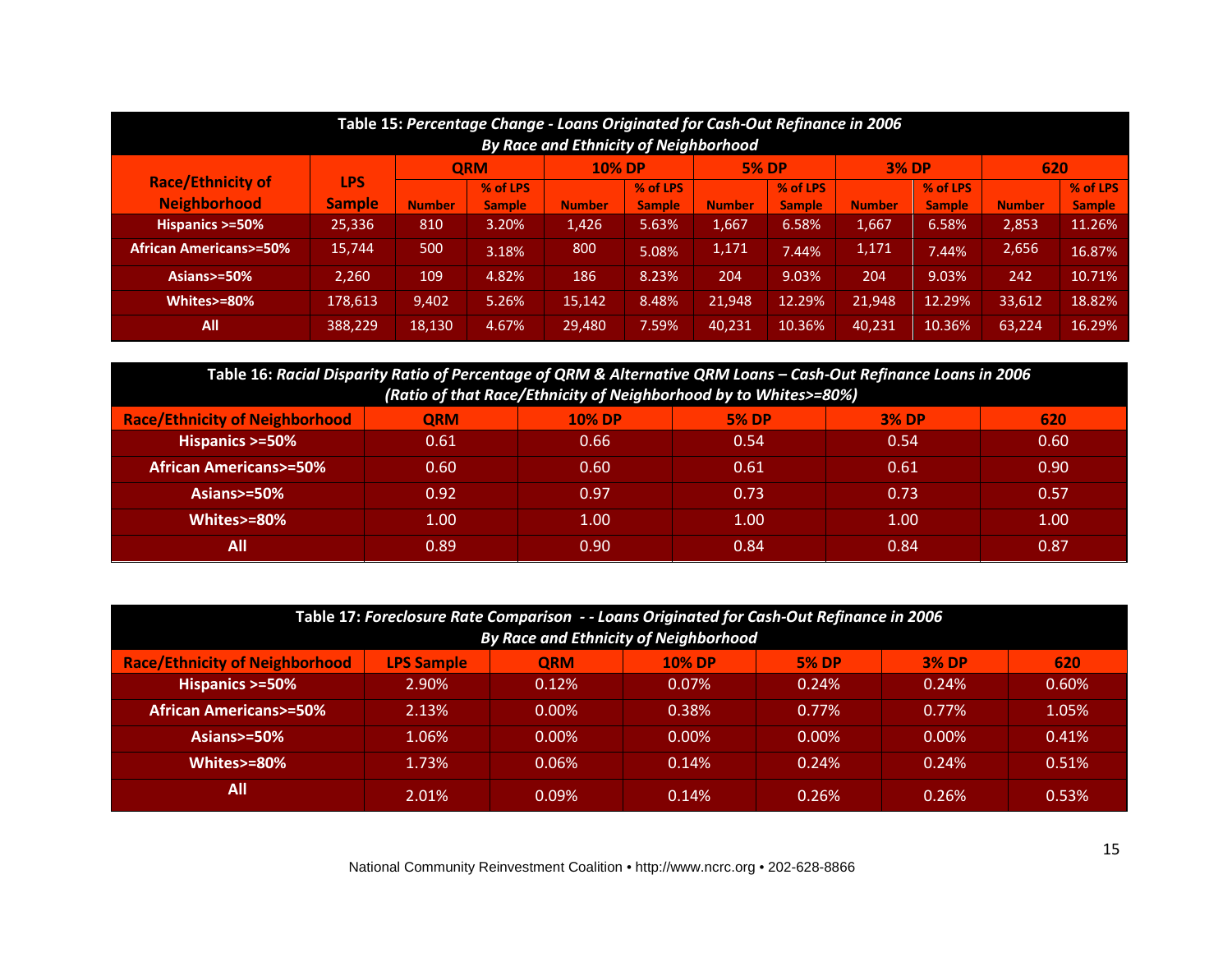| Table 18: Percentage Change - Loans Originated for Home Purchase in 2007<br>By Race and Ethnicity of Neighborhood |               |               |               |               |               |               |               |               |               |               |               |
|-------------------------------------------------------------------------------------------------------------------|---------------|---------------|---------------|---------------|---------------|---------------|---------------|---------------|---------------|---------------|---------------|
|                                                                                                                   |               |               | <b>ORM</b>    | <b>10% DP</b> |               | <b>5% DP</b>  |               | <b>3% DP</b>  |               | 620           |               |
| <b>Race/Ethnicity of</b>                                                                                          | <b>LPS</b>    |               | % of LPS      |               | % of LPS      |               | % of LPS      |               | % of LPS      |               | % of LPS      |
| <b>Neighborhood</b>                                                                                               | <b>Sample</b> | <b>Number</b> | <b>Sample</b> | <b>Number</b> | <b>Sample</b> | <b>Number</b> | <b>Sample</b> | <b>Number</b> | <b>Sample</b> | <b>Number</b> | <b>Sample</b> |
| Hispanics >=50%                                                                                                   | 15,831        | 541           | 3.42%         | 936           | 5.91%         | 1,034         | 6.53%         | 1,048         | 6.62%         | 1,473         | 9.30%         |
| <b>African Americans&gt;=50%</b>                                                                                  | 16,623        | 618           | 3.72%         | 1,065         | 6.41%         | 1,204         | 7.24%         | 1,233         | 7.42%         | 1,791         | 10.77%        |
| Asians $>=50\%$                                                                                                   | 1.871         | 80            | 4.28%         | 172           | 9.19%         | 173           | 9.25%         | 173           | 9.25%         | 182           | 9.73%         |
| Whites>=80%                                                                                                       | 258,986       | 19,589        | 7.56%         | 31.419        | 12.13%        | 33,735        | 13.03%        | 34,360        | 13.27%        | 41.415        | 15.99%        |
| <b>All</b>                                                                                                        | 476,234       | 30.944        | 6.50%         | 50,557        | 10.62%        | 54,321        | 11.41%        | 55,270        | 11.61%        | 67,422        | 14.16%        |

Home Purchase loans, Rate/Term Refinance loans and Cash-Out Refinance loans in 2007 (Table 18-26)

| Table 19: Racial Disparity Ratio of Percentage of QRM & Alternative QRM Loans – Home Purchase Loans in 2007 |  |
|-------------------------------------------------------------------------------------------------------------|--|
| (Ratio of that Race/Ethnicity of Neighborhood by to Whites>=80%)                                            |  |

| ____                                  |            |               |              |              |      |  |  |  |  |  |
|---------------------------------------|------------|---------------|--------------|--------------|------|--|--|--|--|--|
| <b>Race/Ethnicity of Neighborhood</b> | <b>QRM</b> | <b>10% DP</b> | <b>5% DP</b> | <b>3% DP</b> | 620  |  |  |  |  |  |
| Hispanics >=50%                       | 0.45       | 0.49          | 0.50         | 0.50         | 0.58 |  |  |  |  |  |
| <b>African Americans&gt;=50%</b>      | 0.49       | 0.53          | 0.56         | 0.56         | 0.67 |  |  |  |  |  |
| Asians>=50%                           | 0.57       | 0.76          | 0.71         | 0.70         | 0.61 |  |  |  |  |  |
| Whites>=80%                           | 1.00       | 1.00          | 1.00         | 1.00         | 1.00 |  |  |  |  |  |
| All                                   | 0.86       | 0.88          | 0.88         | 0.87         | 0.89 |  |  |  |  |  |

| Table 20: Foreclosure Rate Comparison - Loans Originated for Home Purchase in 2007<br><b>By Race and Ethnicity of Neighborhood</b> |                   |            |               |              |              |          |  |  |  |  |
|------------------------------------------------------------------------------------------------------------------------------------|-------------------|------------|---------------|--------------|--------------|----------|--|--|--|--|
| <b>Race/Ethnicity of</b><br><b>Neighborhood</b>                                                                                    | <b>LPS Sample</b> | <b>ORM</b> | <b>10% DP</b> | <b>5% DP</b> | <b>3% DP</b> | 620      |  |  |  |  |
| Hispanics >=50%                                                                                                                    | 7.01%             | 0.18%      | 0.32%         | 0.39%        | 0.38%        | 1.15%    |  |  |  |  |
| <b>African Americans&gt;=50%</b>                                                                                                   | 8.02%             | 0.65%      | 0.94%         | 1.25%        | 1.30%        | 2.07%    |  |  |  |  |
| Asians $> = 50\%$                                                                                                                  | 1.23%             | $0.00\%$   | $0.00\%$      | $0.00\%$     | $0.00\%$     | $0.00\%$ |  |  |  |  |
| Whites>=80%                                                                                                                        | 1.52%             | 0.08%      | 0.11%         | 0.14%        | 0.14%        | 0.30%    |  |  |  |  |
| All                                                                                                                                | 2.39%             | 0.11%      | 0.16%         | 0.19%        | 0.20%        | 0.41%    |  |  |  |  |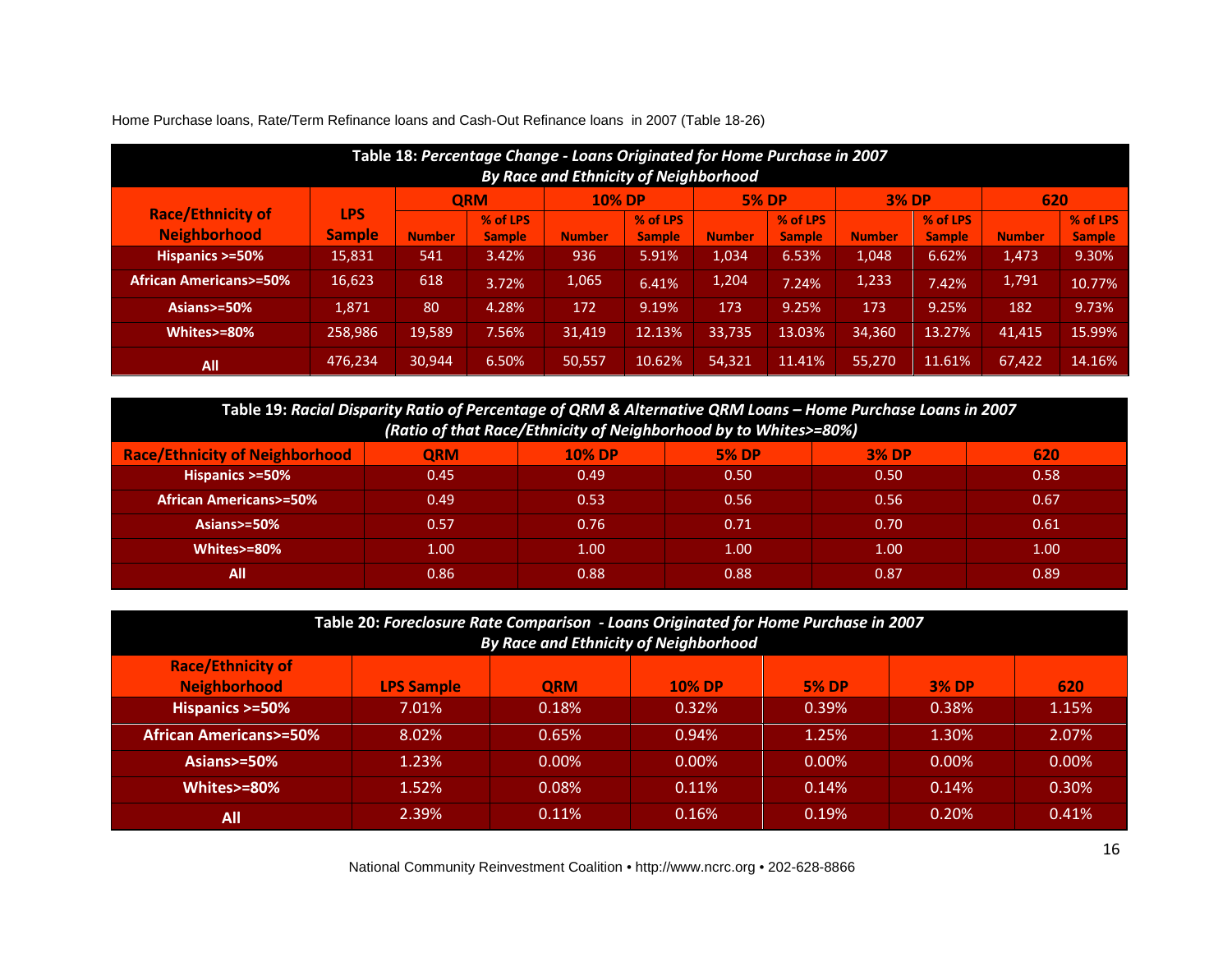| Table 21: Percentage Change - Loans Originated for Rate/Term Refinance in 2007 |               |               |                        |               |               |               |               |               |               |               |               |
|--------------------------------------------------------------------------------|---------------|---------------|------------------------|---------------|---------------|---------------|---------------|---------------|---------------|---------------|---------------|
| By Race and Ethnicity of Neighborhood                                          |               |               |                        |               |               |               |               |               |               |               |               |
| <b>Race/Ethnicity of</b>                                                       | <b>LPS</b>    |               | <b>ORM</b><br>% of LPS | <b>10% DP</b> | % of LPS      | <b>5% DP</b>  | % of LPS      | <b>3% DP</b>  | % of LPS      | 620           | % of LPS      |
| <b>Neighborhood</b>                                                            | <b>Sample</b> | <b>Number</b> | <b>Sample</b>          | <b>Number</b> | <b>Sample</b> | <b>Number</b> | <b>Sample</b> | <b>Number</b> | <b>Sample</b> | <b>Number</b> | <b>Sample</b> |
| Hispanics >=50%                                                                | 1,222         | 91            | 7.45%                  | 169           | 13.83%        | 181           | 14.81%        | 181           | 14.81%        | 247           | 20.21%        |
| <b>African Americans&gt;=50%</b>                                               | 1,076         | 54            | 5.02%                  | 131           | 12.17%        | 137           | 12.73%        | 137           | 12.73%        | 258           | 23.98%        |
| Asians $>=50\%$                                                                | 601           | 188           | 31.28%                 | 264           | 43.93%        | 264           | 43.93%        | 264           | 43.93%        | 270           | 44.93%        |
| Whites>=80%                                                                    | 18,107        | 1,520         | 8.39%                  | 3,309         | 18.27%        | 3,406         | 18.81%        | 3,409         | 18.83%        | 4,444         | 24.54%        |
| All                                                                            | 35,339        | 3,232         | 9.15%                  | 6,507         | 18.41%        | 6,675         | 18.89%        | 6.680         | 18.90%        | 8,511         | 24.08%        |

| Table 22: Racial Disparity Ratio of Percentage of QRM & Alternative QRM Loans - Rate/Term Refinance Loans in 2007 |            |               |              |              |      |  |  |  |  |  |
|-------------------------------------------------------------------------------------------------------------------|------------|---------------|--------------|--------------|------|--|--|--|--|--|
| (Ratio of that Race/Ethnicity of Neighborhood by to Whites>=80%)                                                  |            |               |              |              |      |  |  |  |  |  |
| <b>Race/Ethnicity of Neighborhood</b>                                                                             | <b>QRM</b> | <b>10% DP</b> | <b>5% DP</b> | <b>3% DP</b> | 620  |  |  |  |  |  |
| Hispanics >=50%                                                                                                   | 0.89       | 0.76          | 0.79         | 0.79         | 0.82 |  |  |  |  |  |
| <b>African Americans&gt;=50%</b>                                                                                  | 0.60       | 0.67          | 0.68         | 0.68         | 0.98 |  |  |  |  |  |
| Asians $>=50\%$                                                                                                   | 3.73       | 2.40          | 2.34         | 2.33         | 1.83 |  |  |  |  |  |
| Whites>=80%                                                                                                       | 1.00       | 1.00          | 1.00         | 1.00         | 1.00 |  |  |  |  |  |
| All                                                                                                               | 1.09       | 1.01          | 1.00         | 1.00         | 0.98 |  |  |  |  |  |

| Table 23: Foreclosure Rate Comparison -- Loans Originated for Rate/Term Refinance in 2007<br><b>By Race and Ethnicity of Neighborhood</b> |       |          |          |          |          |          |  |  |  |  |
|-------------------------------------------------------------------------------------------------------------------------------------------|-------|----------|----------|----------|----------|----------|--|--|--|--|
| <b>Race/Ethnicity of Neighborhood</b><br><b>LPS Sample</b><br><b>10% DP</b><br><b>5% DP</b><br><b>3% DP</b><br>620<br><b>ORM</b>          |       |          |          |          |          |          |  |  |  |  |
| Hispanics >=50%                                                                                                                           | 4.99% | 2.20%    | 1.78%    | 1.66%    | 1.66%    | 2.43%    |  |  |  |  |
| <b>African Americans&gt;=50%</b>                                                                                                          | 1.95% | $0.00\%$ | $0.00\%$ | $0.00\%$ | $0.00\%$ | $0.00\%$ |  |  |  |  |
| Asians $> = 50\%$                                                                                                                         | 0.83% | $0.00\%$ | $0.00\%$ | $0.00\%$ | $0.00\%$ | $0.00\%$ |  |  |  |  |
| Whites>=80%                                                                                                                               | 2.18% | $0.07\%$ | 0.12%    | 0.15%    | 0.15%    | 0.47%    |  |  |  |  |
| All                                                                                                                                       | 2.54% | $0.09\%$ | 0.12%    | 0.15%    | 0.15%    | 0.43%    |  |  |  |  |